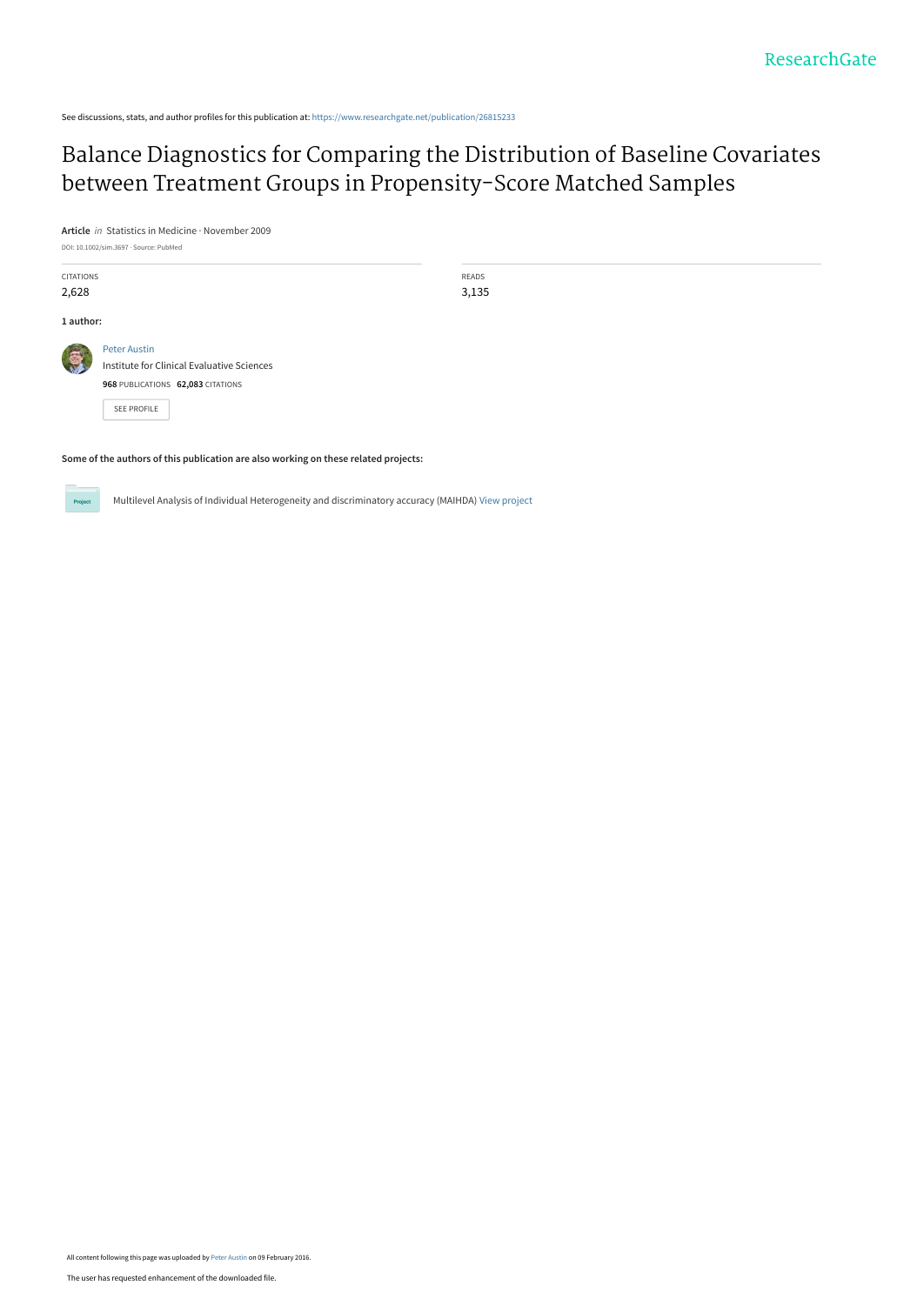STATISTICS IN MEDICINE *Statist. Med.* 2009; **28**:3083–3107 Published online 15 September 2009 in Wiley InterScience (www.interscience.wiley.com) DOI: 10.1002/sim.3697

## Balance diagnostics for comparing the distribution of baseline covariates between treatment groups in propensity-score matched samples

Peter C. Austin1*,*2*,*3*,*∗*,†*

<sup>1</sup>Institute for Clinical Evaluative Sciences, G1 06, 2075 Bayview Avenue, Toronto, Ontario, Canada<sup>2</sup>Dalla Lana School of Public Health, University of Toronto, Toronto, Ontario, Canada<sup>3</sup>Department of Health Policy, Mana

## **SUMMARY**

The propensity score is a subject's probability of treatment, conditional on observed baseline covariates. Conditional on the true propensity score, treated and untreated subjects have similar distributions of observed baseline covariates. Propensity-score matching is a popular method of using the propensity score in the medical literature. Using this approach, matched sets of treated and untreated subjects with similar values of the propensity score are formed. Inferences about treatment effect made using propensity-score matching are valid only if, in the matched sample, treated and untreated subjects have similar distributions of measured baseline covariates. In this paper we discuss the following methods for assessing whether the propensity score model has been correctly specified: comparing means and prevalences of baseline characteristics using standardized differences; ratios comparing the variance of continuous covariates between treated and untreated subjects; comparison of higher order moments and interactions; five-number summaries; and graphical methods such as quantile–quantile plots, side-byside boxplots, and non-parametric density plots for comparing the distribution of baseline covariates between treatment groups. We describe methods to determine the sampling distribution of the standardized difference when the true standardized difference is equal to zero, thereby allowing one to determine the range of standardized differences that are plausible with the propensity score model having been correctly specified. We highlight the limitations of some previously used methods for assessing the adequacy of the specification of the propensity-score model. In particular, methods based on comparing the distribution of the estimated propensity score between treated and untreated subjects are uninformative. Copyright  $©$ 2009 John Wiley & Sons, Ltd.

KEY WORDS: balance; goodness-of-fit; observational study; propensity score; matching; propensity-score matching; standardized difference; bias

Copyright q 2009 John Wiley & Sons, Ltd. *Accepted 16 July 2009*

*Received 10 July 2008*

<sup>∗</sup>Correspondence to: Peter C. Austin, Institute for Clinical Evaluative Sciences, G1 06, 2075 Bayview Avenue, Toronto, Ontario, Canada M4N 3M5.

*<sup>†</sup>*E-mail: peter.austin@ices.on.ca

Contract*/*grant sponsor: Canadian Institutes of Health Research (CIHR); contract*/*grant number: MOP 86508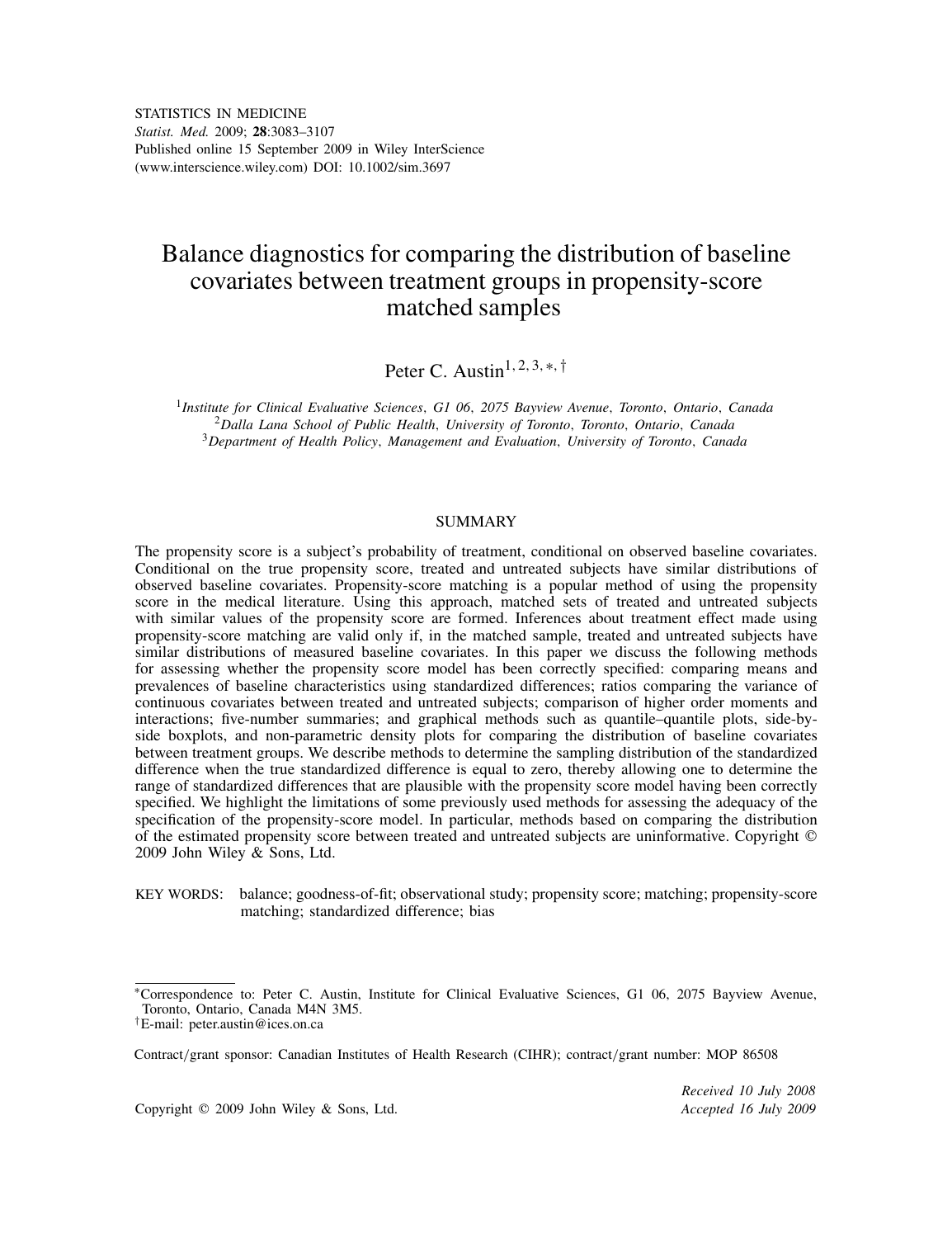### 3084 P. C. AUSTIN

## 1. INTRODUCTION

Researchers are increasingly using observational studies to estimate the effects of treatments and exposures on health outcomes. In randomized controlled trials (RCTS), randomization ensures that, on average, treated subjects will not differ systematically from untreated subjects in both measured and unmeasured baseline characteristics. Non-randomized studies of the effect of treatment on outcomes can be subject to treatment-selection bias in which treated subjects differ systematically from untreated subjects.

Propensity-score methods are being used with increasing frequency to estimate treatment effects using observational data. The propensity score is defined as the probability of treatment assignment conditional on measured baseline covariates [1, 2]. Rosenbaum and Rubin demonstrated a key property of the propensity score: conditional on the true propensity score, treatment status is independent of measured baseline covariates [1]. In other words, treated and untreated subjects with the same propensity score will have similar distributions of observed baseline covariates.

Four methods of using the propensity score have been described in the statistical literature: covariate adjustment using the propensity score, stratification on the propensity score, propensityscore matching, and inverse probability of treatment weighting using the propensity score [3]. In the medical literature, the first three are used almost exclusively [4–6]. Propensity-score matching, which is the focus of the current paper, is used frequently in the medical literature [7–9]. It entails forming matched sets of treated and untreated subjects with similar values of the propensity score. The most common implementation of propensity-score matching is 1:1 matching in which matched pairs of treated and untreated subjects are formed.

Rubin argues that an advantage to the use of propensity-score methods is that it allows observational studies to be designed similar to randomized experiments: the design of the study is separated from the analysis of the effect of exposure on the outcome [10]. Rubin states that 'diagnostics for the successful design of observational studies proposed on estimated propensity scores *...* is a critically important activity in most observational studies' [11]. In randomized or designed experiments, the propensity score is frequently known and fixed by the study design. However, in observational studies, the true propensity score is not known and must be estimated using the study data. The propensity score is a balancing score: conditional on the *true* propensity score, treated and untreated subjects have the same distribution of observed baseline covariates. Ho *et al.* have defined the propensity-score tautology as follows: 'we know we have a consistent estimate of the propensity score when matching on the propensity score balances the raw covariates' [12]. In other words, Ho *et al.* are suggesting that one has adequately specified the propensity-score model when, after matching on the estimated propensity score, the distribution of measured baseline covariates is similar between treated and untreated subjects. Therefore, the appropriateness of the specification of the propensity score is assessed by examining the degree to which matching on the estimated propensity score has resulted in a matched sample in which the distribution of measured baseline covariates is similar between treated and untreated subjects.

We use the term balance diagnostics to describe methods for assessing whether the distribution of baseline covariates is similar between different exposure groups. In the context of propensity-score matching, balance diagnostics enable applied researchers to assess whether the propensity-score model has been adequately specified. The test of adequate specification is whether matching on the propensity score has removed observed systematic differences between treated and untreated subjects. Descriptions of balance diagnostics in the context of propensity-score matching are scattered across the statistical, medical, and social sciences literature.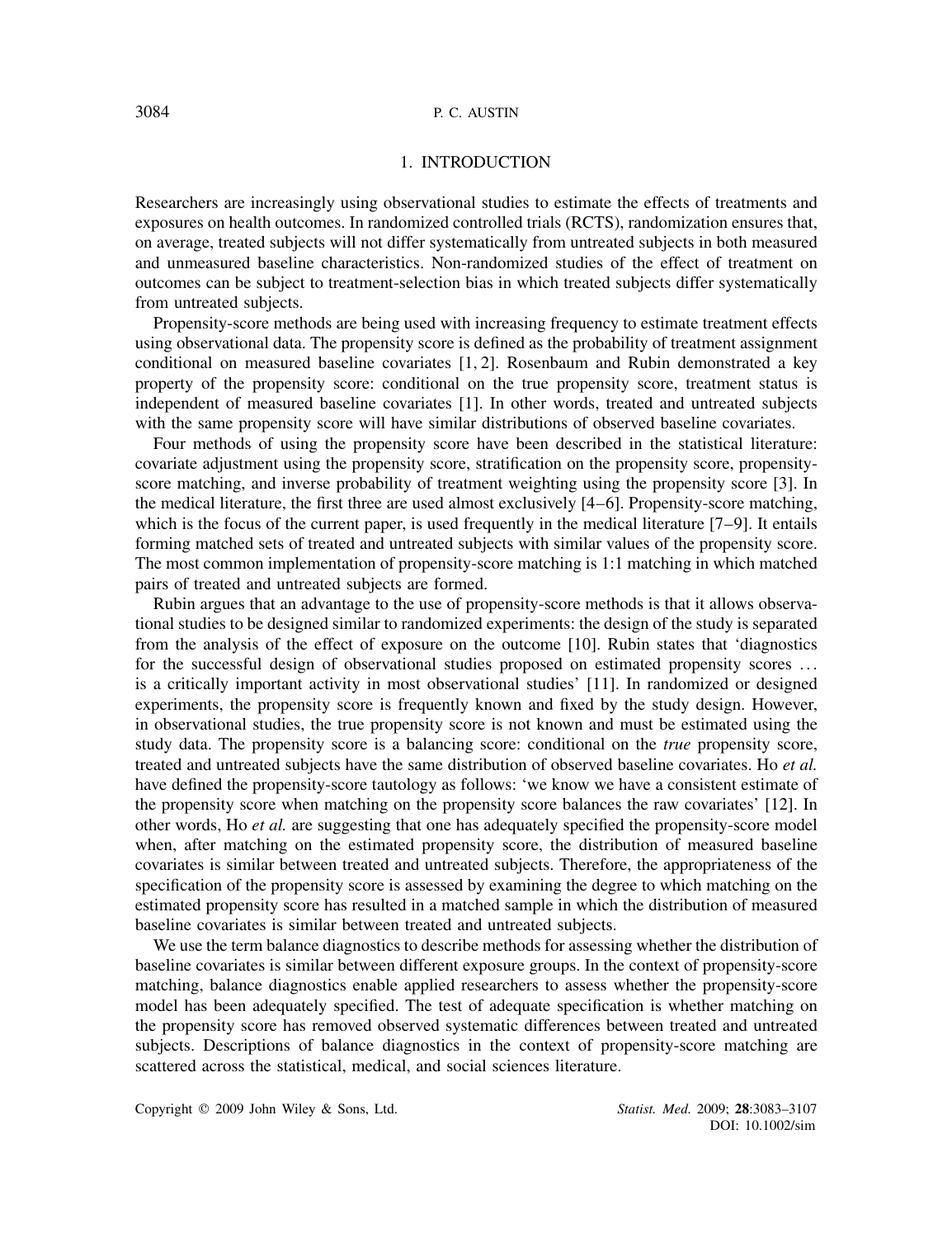The objective of the current study is three-fold. First, to summarize in one paper previously described methods for assessing balance in measured baseline covariates between treated and untreated subjects in propensity-score matched samples. Second, to provide a framework for assessing the adequacy of the specification of the propensity score model. Third, to highlight limitations of some previously suggested methods for assessing the adequacy of the specification of the propensity-score model. The paper is structured as follows. In Section 2, we describe the data that were used for illustrating the different methods for assessing balance in baseline characteristics. In Section 3, we describe methods for comparing the mean of continuous variables or the prevalence of dichotomous baseline covariates between treated and untreated subjects in the propensity-score matched sample. In Section 4, we use Monte Carlo simulations to illustrate that obtaining balance in means alone can be insufficient. We then describe additional methods for comparing the distribution of baseline covariates between treated and untreated subjects in the matched sample. In Section 5, we highlight limitations of some previously proposed methods for assessing balance. Finally, in Section 6, we summarize our findings.

### 2. DATA SOURCES AND PROPENSITY-SCORE MATCHING METHODS

### *2.1. Data sources*

We used data on 9104 patients who were discharged alive following hospitalization with a diagnosis of acute myocardial infarction (AMI or heart attack) from 102 hospitals in Ontario, Canada, between April 1, 1999 and March 31, 2001. These data are similar to those reported on elsewhere [13–15], and were collected as part of the Enhanced Feedback for Effective Cardiac Treatment (EFFECT) Study, an initiative focused on improving the quality of care for cardiovascular disease patients in Ontario [16]. Data on patient demographics, presenting signs and symptoms, classic cardiac risk factors, comorbid conditions and vascular history, vital signs on admission, and results of laboratory tests, were abstracted directly from patients' medical records. The exposure of interest was whether the patient was prescribed a statin at hospital discharge. Overall, 3049 (33.5 per cent) of patients received a prescription for a statin at discharge, while 6055 (66.5 per cent) did not receive a prescription at discharge. Table I compares the means of continuous baseline covariates and prevalences of dichotomous baseline covariates between treated and untreated subjects in the original unmatched sample. The prevalence of dichotomous variables was compared between treated and untreated subjects using a Chi-squared test, while a standard two-sample *t*-test was used to compare continuous baseline covariates.

## *2.2. Propensity-score matching*

The propensity score was estimated using logistic regression to regress receipt of a statin prescription at discharge on the 24 baseline covariates described in Table I. The estimated propensity score was the predicted probability of statin exposure derived from the fitted logistic regression model. In the propensity-score model we assumed a linear relationship between continuous covariates and the log-odds of receiving a statin prescription. Furthermore, the propensity-score model did not include any interactions.

We created a matched sample by matching treated and untreated subjects on the logit of the propensity score using calipers of width equal to 0.2 of the standard deviation of the logit of the propensity score [3, 17, 18]. A greedy, nearest-neighbour matching algorithm was employed to form pairs of treated and untreated subjects.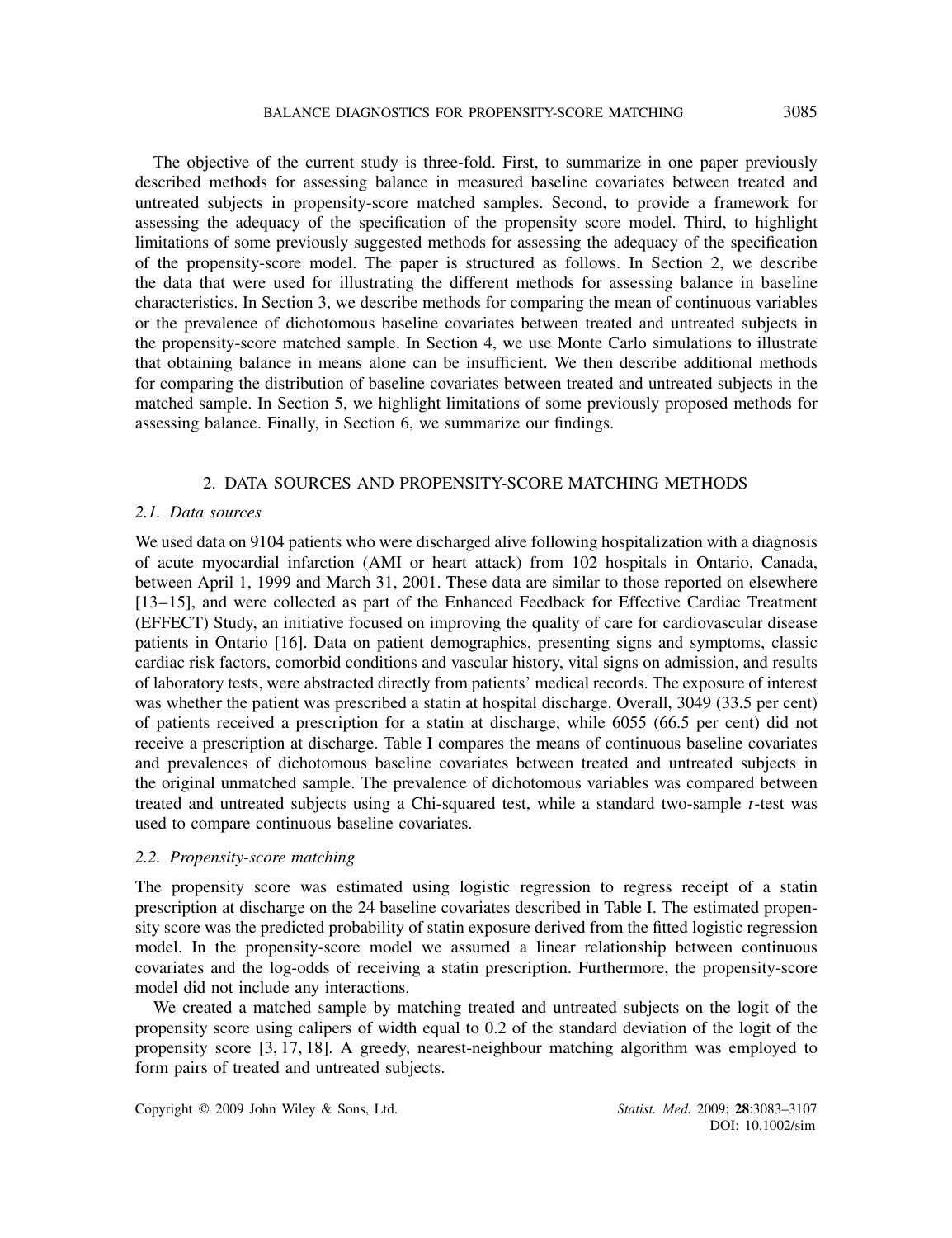| Variable                                                                                                             | Statin: no<br>$(N = 6055)$                                                                                           | Statin: yes<br>$(N = 3049)$                                                                                         | $P$ -value                                               | Standardized<br>differences                        |
|----------------------------------------------------------------------------------------------------------------------|----------------------------------------------------------------------------------------------------------------------|---------------------------------------------------------------------------------------------------------------------|----------------------------------------------------------|----------------------------------------------------|
| Demographic characteristics<br>Age<br>Female                                                                         | $68.1 \pm 13.8$<br>2241 (37.0 Per cent)                                                                              | $63.4 \pm 12.4$<br>887 (29.1 Per cent)                                                                              | < 0.001<br>< 0.001                                       | 0.355<br>0.167                                     |
| Presenting signs and symptoms<br>Acute CHF/pulmonary edema<br>Cardiogenic shock                                      | 316 (5.2 Per cent)<br>46 (0.8 Per cent)                                                                              | 122 (4.0 Per cent)<br>12 (0.4 Per cent)                                                                             | 0.010<br>0.038                                           | 0.057<br>0.046                                     |
| Cardiac risk factors<br><b>Diabetes</b><br>Current smoker<br>Hyperlipidemia<br>Hypertension<br>Family history of CAD | 1561 (25.8 Per cent)<br>2004 (33.1 Per cent)<br>1138 (18.8 Per cent)<br>2681 (44.3 Per cent)<br>1762 (29.1 Per cent) | 774 (25.4 Per cent)<br>1070 (35.1 Per cent)<br>1761 (57.8 Per cent)<br>1453 (47.7 Per cent)<br>1177 (38.6 Per cent) | 0.684<br>0.057<br>< 0.001<br>0.002<br>< 0.001            | 0.009<br>0.042<br>0.910<br>0.068<br>0.204          |
| Comorbid conditions<br>Cerebrovascular disease/TIA<br>Angina<br>Cancer<br>Chronic CHF<br>Renal disease               | 610 (10.1 Per cent)<br>1869 (30.9 Per cent)<br>191 (3.2 Per cent)<br>275 (4.5 Per cent)<br>34 (0.6 Per cent)         | 237 (7.8 Per cent)<br>1086 (35.6 Per cent)<br>73 (2.4 Per cent)<br>91 (3.0 Per cent)<br>13 (0.4 Per cent)           | < 0.001<br>< 0.001<br>0.041<br>< 0.001<br>0.396          | 0.079<br>0.102<br>0.045<br>0.079<br>0.019          |
| Vital signs on admission<br>Systolic blood pressure<br>Diastolic blood pressure<br>Heart rate<br>Respiratory rate    | $148.7 \pm 31.6$<br>$83.6 \pm 18.6$<br>$84.6 \pm 24.3$<br>$21.2 \pm 5.7$                                             | $149.3 \pm 30.1$<br>$84.5 \pm 18.0$<br>$81.7 \pm 23.0$<br>$20.3 \pm 4.8$                                            | 0.338<br>0.033<br>< 0.001<br>< 0.001                     | 0.021<br>0.047<br>0.121<br>0.167                   |
| Laboratory tests<br>Glucose<br>White blood count<br>Hemoglobin<br>Sodium<br>Potassium<br>Creatinine                  | $9.4 \pm 5.1$<br>$10.3 \pm 4.9$<br>$137.5 \pm 19.3$<br>$138.9 \pm 3.9$<br>$4.1 \pm 0.6$<br>$105.7 \pm 65.5$          | $9.2 \pm 5.3$<br>$10.0 \pm 4.4$<br>$140.6 \pm 16.9$<br>$139.2 \pm 3.3$<br>$4.1 \pm 0.5$<br>$99.9 \pm 50.0$          | 0.092<br>0.003<br>< 0.001<br>< 0.001<br>0.006<br>< 0.001 | 0.037<br>0.065<br>0.167<br>0.079<br>0.061<br>0.096 |

Table I. Comparison of baseline characteristics between treated and untreated subjects in the original unmatched sample.

*Notes*: Continuous variables are reported as mean  $\pm$  standard deviation. Dichotomous variables are reported as *N* (Per cent).

## 3. COMPARING THE MEAN OR PREVALENCE OF A BASELINE COVARIATE BETWEEN TREATED AND UNTREATED SUBJECTS IN THE PROPENSITY-SCORE MATCHED SAMPLE

### *3.1. Comparing summary statistics between treated and untreated subjects*

The CONSORT statement suggests that no RCT should be published without a summary of baseline characteristics in the different randomization arms [19]. In an explanation and elaboration of the CONSORT statement, it is suggested that baseline information is 'efficiently presented in a table' [20]. Similarly, any study that employs propensity-score matching should examine and report the means and*/*or medians of continuous variables and the distribution of categorical variables in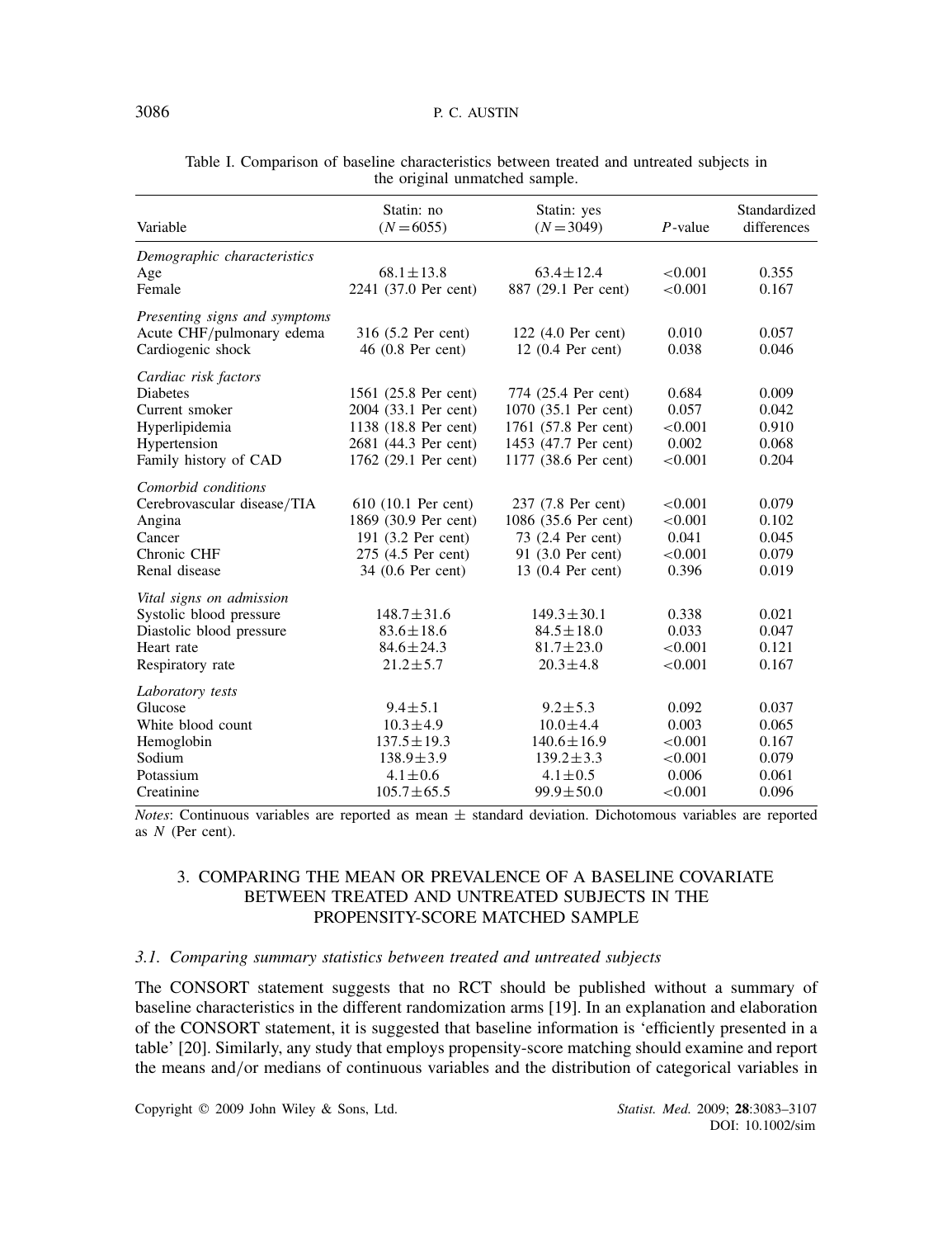treated and untreated subjects in the matched sample. These crude comparisons allow both the investigator and readers to conduct a basic assessment of the comparability of the two groups in the matched sample. Descriptive comparisons of baseline covariates in propensity-score matched samples are frequently reported in the medical literature [7–9].

Table II reports the means of continuous variables and prevalences of dichotomous variables in both treated and untreated subjects in the propensity-score matched sample. One observes that matching on the propensity score has diminished or eliminated many of the systematic differences in means or prevalences between treated and untreated subjects that were reported in Table I.

## *3.2. Standardized differences for comparing means and prevalences between groups*

For continuous variables, the standardized difference is defined as

$$
d = \frac{(\bar{x}_{\text{treatment}} - \bar{x}_{\text{control}})}{\sqrt{\frac{s_{\text{treatment}}^2 + s_{\text{control}}^2}{2}}}
$$
(1)

where  $\bar{x}_{treatment}$  and  $\bar{x}_{control}$  denote the sample mean of the covariate in treated and untreated subjects, respectively, while  $s_{\text{treatment}}^2$  and  $s_{\text{control}}^2$  denote the sample variance of the covariate in treated and untreated subjects, respectively. For dichotomous variables, the standardized difference is defined as

$$
d = \frac{(\hat{p}_{\text{treatment}} - \hat{p}_{\text{control}})}{\sqrt{\frac{\hat{p}_{\text{treatment}}(1 - \hat{p}_{\text{treatment}}) + \hat{p}_{\text{control}}(1 - \hat{p}_{\text{control}})}{2}}}
$$
(2)

where  $\hat{p}_{\text{treatment}}$  and  $\hat{p}_{\text{control}}$  denote the prevalence or mean of the dichotomous variable in treated and untreated subjects, respectively.

The standardized difference compares the difference in means in units of the pooled standard deviation [21]. Unlike *t*-tests and other statistical tests of hypothesis, the standardized difference is not influenced by sample size. Thus, the use of the standard difference can be used to compare balance in measured variables between treated and untreated subjects in the matched sample with that in the unmatched sample. Furthermore, it allows for the comparison of the relative balance of variables measured in different units (e.g. age in years with systolic blood pressure in mmHg). In an earlier article on matching on the propensity score, Rosenbaum and Rubin use the standardized difference to assess the comparability of treated and untreated subjects in matched samples [22]. Since then, several authors have used this approach in the clinical literature [7, 9, 23].

Absolute standardized differences comparing baseline covariates between treated and untreated subjects in the unmatched and matched sample are reported in Tables I and II, respectively. In the unmatched sample the largest absolute standardized difference was for a history of hyperlipidemia (0.910). In contrast, in the matched sample the largest absolute standardized difference was for potassium (0.030). One observes that matching on the propensity score resulted in a matched sample in which the means and prevalences of baseline covariates are very similar between treated and untreated subjects. Several papers in the cardiology literature have reported standardized differences in both the original and matched sample using graphical displays that first appear to have been developed by Love and colleagues [24, 25]. Figure 1 reports absolute standardized differences in a similar graphical manner.

Copyright q 2009 John Wiley & Sons, Ltd. *Statist. Med.* 2009; **28**:3083–3107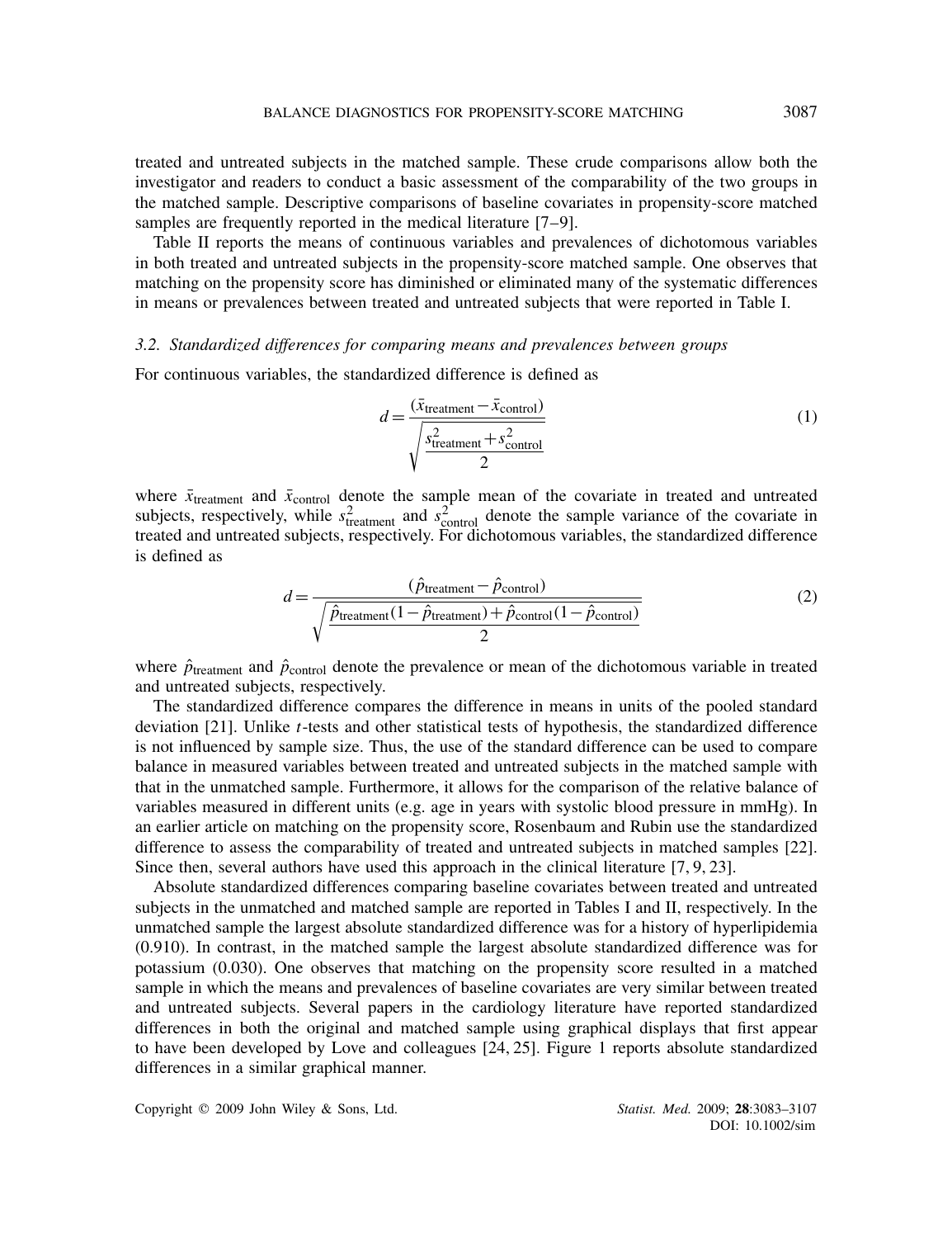| Variable                                                                                                             | Statin: no<br>$(N = 2430)$                                                                                        | Statin: yes<br>$(N = 2430)$                                                                                         | Standardized<br>difference                         |
|----------------------------------------------------------------------------------------------------------------------|-------------------------------------------------------------------------------------------------------------------|---------------------------------------------------------------------------------------------------------------------|----------------------------------------------------|
| Demographic characteristics<br>Age<br>Female                                                                         | $63.4 \pm 13.2$<br>717 (29.50 Per cent)                                                                           | $63.5 \pm 12.6$<br>736 (30.3 Per cent)                                                                              | 0.011<br>0.017                                     |
| Presenting signs and symptoms<br>Acute CHF/pulmonary edema<br>Cardiogenic shock                                      | 94 (3.9 Per cent)<br>$15(0.6$ Per cent)                                                                           | 93 (3.8 Per cent)<br>12 (0.5 Per cent)                                                                              | 0.002<br>0.017                                     |
| Cardiac risk factors<br><b>Diabetes</b><br>Current smoker<br>Hyperlipidemia<br>Hypertension<br>Family history of CAD | 609 (25.1 Per cent)<br>883 (36.3 Per cent)<br>1135 (46.7 Per cent)<br>1109 (45.6 Per cent)<br>898 (37.0 Per cent) | 606 (24.9 Per cent)<br>872 (35.9 Per cent)<br>1,142 (47.0 Per cent)<br>1,118 (46.0 Per cent)<br>912 (37.5 Per cent) | 0.003<br>0.009<br>0.006<br>0.007<br>0.012          |
| Comorbid conditions<br>Cerebrovascular disease/TIA<br>Angina<br>Cancer<br>Chronic CHF<br>Renal disease               | 185 (7.6 Per cent)<br>830 (34.2 Per cent)<br>66 (2.7 Per cent)<br>78 (3.2 Per cent)<br>11 $(0.5$ Per cent)        | 187 (7.7 Per cent)<br>810 (33.3 Per cent)<br>61 $(2.5$ Per cent)<br>70 (2.9 Per cent)<br>10 (0.4 Per cent)          | 0.003<br>0.017<br>0.013<br>0.019<br>0.006          |
| Vital signs on admission<br>Systolic blood pressure<br>Diastolic blood pressure<br>Heart rate<br>Respiratory rate    | $149.1 \pm 30.2$<br>$84.3 \pm 18.1$<br>$81.3 \pm 22.5$<br>$20.3 \pm 4.8$                                          | $149.3 \pm 30.2$<br>$84.6 \pm 18.4$<br>$81.6 \pm 22.8$<br>$20.3 \pm 4.7$                                            | 0.007<br>0.015<br>0.014<br>0.012                   |
| Laboratory tests<br>Glucose<br>White blood count<br>Hemoglobin<br>Sodium<br>Potassium<br>Creatinine                  | $9.2 \pm 5.1$<br>$10.2 \pm 4.1$<br>$140.7 \pm 18.2$<br>$139.2 \pm 3.7$<br>$4.1 \pm 0.5$<br>$100.5 \pm 59.0$       | $9.3 \pm 5.5$<br>$10.1 \pm 4.7$<br>$140.5 \pm 17.0$<br>$139.1 \pm 3.3$<br>$4.1 \pm 0.5$<br>$100.5 \pm 52.4$         | 0.017<br>0.006<br>0.007<br>0.025<br>0.030<br>0.000 |

Table II. Comparison of baseline characteristics between treated and untreated subjects in the propensity-score matched sample.

*Notes*: Continuous variables are reported as mean  $\pm$  standard deviation. Dichotomous variables are reported as *N* (Per cent).

The standardized difference was proposed in the psychological literature, where it has been referred to as Cohen's Effect Size Index [26]. Cohen suggested that Effect Size Indices of 0.2, 0.5, and 0.8 can be used to represent small, medium, and large effect sizes, respectively [26]. When the two populations being considered are normally distributed with equal variance and are of the same size, Cohen derived relationships between the Effect Size Index and the percentage of non-overlap of the two distributions  $(U_1)$ , the percentage in the second population that exceeds the same percentage in the first population  $(U_2)$ , and the percentage of the first population which the upper half of the second population exceeds  $(U_3)$  [26]. Let *d* denote the Effect Size Index and be taken to represent a deviate from the standard normal distribution. Furthermore, let *F(d)* denote the cumulative normal distribution function for the deviate *d*. Then Cohen derived the following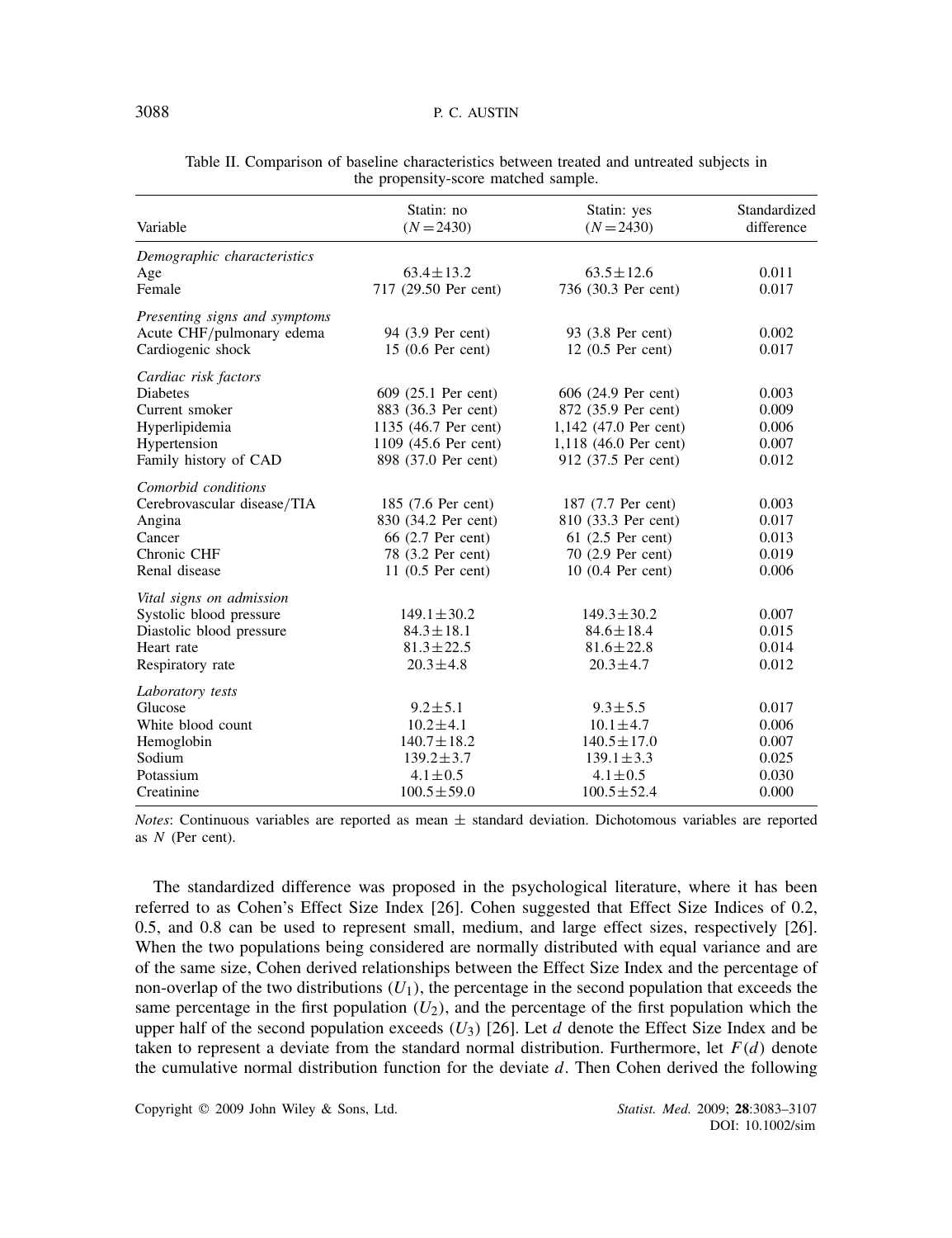

Figure 1. Absolute standardized differences for baseline covariates comparing treated to untreated subjects in the original and the matched sample.

relationships between the Effect Size Index and the three different measures of overlap between the two population distributions:

$$
U_3 = F(d) \tag{3}
$$

$$
U_2 = F(d/2) \tag{4}
$$

$$
U_1 = \frac{2U_2 - 1}{U_2} \tag{5}
$$

For instance, when the Effect Size Index (*d*) is equal to 0.1, then *U*1, *U*2, and *U*<sup>3</sup> are equal to 7.7 per cent, 52.0 per cent, and 54.0 per cent, respectively. Thus, when the standardized difference is equal to 0.10, the percentage of non-overlap between the distributions of the continuous covariate in the two groups is 7.7 per cent.

Copyright q 2009 John Wiley & Sons, Ltd. *Statist. Med.* 2009; **28**:3083–3107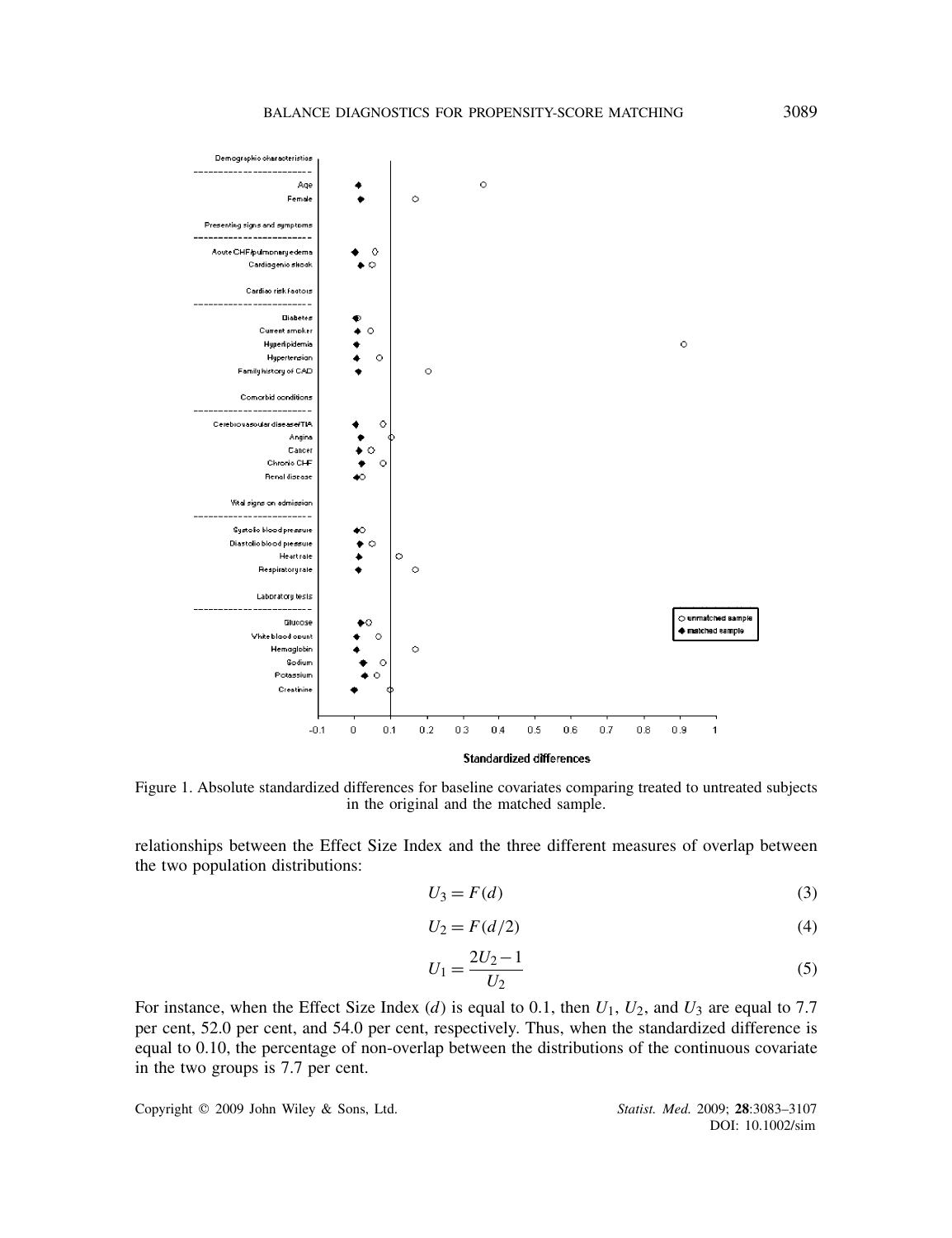Cohen also derived relationships between the Effect Size Index (*d*) and the Pearson correlation coefficient  $(r)$  between the covariate and a dichotomous variable denoting group membership:

$$
r = \frac{d}{\sqrt{d^2 + (1/pq)}}
$$
\n<sup>(6)</sup>

where *p* denotes the proportion of the combined population that is in the first population and *q* is equal to  $1-p$ . Given *r*, one can calculate  $r^2$ , the proportion of the variance in the covariate that is explained by group membership. Given two equally sized populations and an Effect Size Index of 0.1, then the Pearson correlation coefficient is 0.05. This implies that group membership explains 0.25 per cent of the variance of the covariate. In our matched sample, the largest standardized difference was 0.03 (potassium). The Pearson correlation coefficient would be 0.015, and group membership explains 0.0225 per cent of the variance in potassium.

Standardized differences are increasingly being used to compare balance in baseline covariates between treated and untreated subjects in the propensity-score matched sample. A limitation to their use is lack of consensus as to what value of a standardized difference denotes important residual imbalance between treated and untreated subjects in the matched sample. While there is no clear consensus on this issue, some researchers have proposed that a standardized difference of 0.1 (10 per cent) denotes meaningful imbalance in the baseline covariate [23]. It is likely that the threshold for acceptable imbalance depends, to some degree, on the prognostic importance of the covariate in question. Ho *et al.* suggest that better balance is more important for prognostically important covariates than for weak predictors of the outcome [12].

#### *3.3. The empirical sampling distribution of the standardized difference*

In this subsection, we propose methods to estimate the empirical sampling distribution of the standardized difference of the mean under the assumption that the mean (or prevalence) of a covariate is equal between two groups. This allows one to determine a plausible range of observed standardized differences when the propensity score model has been correctly specified.

We first consider the case of a continuous covariate and two independent samples. Assume that the true standardized difference is equal to  $\delta$ . Then the large sample distribution of the standardized differences converges to a normal distribution with mean  $\delta$  and variance  $(n_T + \epsilon)$  $n_C$ // $n_T n_C + \delta/2(n_T + n_C)$  [27], where  $n_C$  and  $n_T$  denote the number of untreated and treated subjects, respectively. Under the assumption that the true standardized difference is zero  $(\delta = 0)$ , then the variance of the standardized difference is equal to  $(n_T + n_C)/n_{T}n_C$ . If we make the further assumption that the two groups have equal number of subjects  $(n<sub>T</sub>=n<sub>C</sub>=n)$ , then the variance of the standardized difference is equal to 2*/n*. Therefore, the standard deviation of the standardized difference is  $\sqrt{2/n}$ . Thus, in 95 per cent of samples drawn from a population in which the true standardized difference is zero, the estimated standardized difference will lie within  $\pm 1.96\sqrt{2/n}$ .

There are important implications of the above results. First, in RCTs, balance of means of covariates is a large sample property. While randomization will, on average, result in measured and unmeasured covariates being balanced between treatment arms of the study, this need not be true in any particular study. Second, in small randomized trials, one is more likely to observe systematic differences in baseline covariates between treated and untreated subjects than in large randomized trials.

The sampling distribution of the standardized difference for a binary covariate and two independent samples has not, to our knowledge, been derived. Furthermore, the above result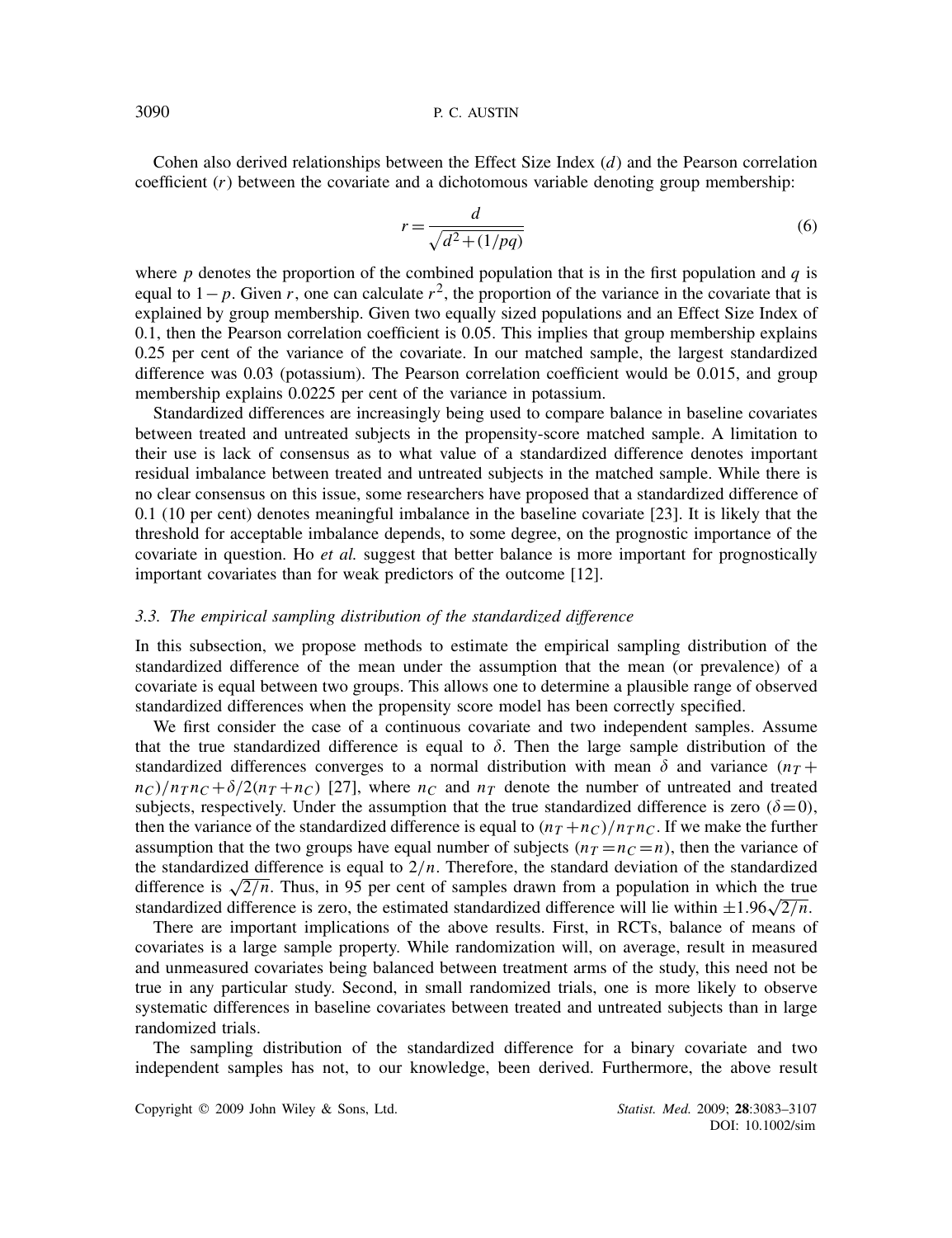assumes that the two samples are independent of one another. However, propensity-score matching induces a lack of independence. Matched subjects have similar propensity scores. Therefore, they have measured baseline covariates that come from the same multivariate distribution [1]. Thus, baseline covariates within a propensity-score matched sample are likely to be correlated (it is for this reason variance estimation of the estimated treatment effect should account for the matched-pairs nature of the sample [28]).

We propose a resampling-based approach to deriving the empirical sampling distribution of either a continuous or a binary covariate in propensity-score matched samples. Under the null hypothesis of a standardized difference equal to zero (equivalent to equality of means or proportions), the within-pair values of the covariate are exchangeable. Therefore, one can randomly permute the within-pair values of the covariate and then compute the standardized difference. This process can be repeated a large number of times (we used 1000 repetitions). Then, the empirical sampling distribution of the standardized difference can be determined under the assumption that the true standardized difference is zero.

In our case study, we considered 11 continuous covariates. The standard deviation of the empirical sampling distribution for the standardized difference of age was 0.017. Thus, the 2.5th percentile of the sampling distribution of the standardized difference of age under the null hypothesis would be approximately −0*.*033, while the 97.5th percentile would be approximately 0.033. For the 10 remaining continuous covariates, the standard deviation of the empirical sampling distribution ranged from 0.024 to 0.029. Thus, the 2.5th percentile of the sampling distribution under the null hypothesis would range from approximately −0*.*057 to −0*.*047, while the 97.5th percentiles would range from 0.047 to 0.057. In examining Table II, one observes that the estimated standardized differences for the 11 continuous covariates are at most 0.030 (in absolute value).

We considered 13 binary covariates in our case study. For history of hyperlipidemia, the standard deviation of the empirical sampling distribution of the null hypothesis was approximately 0.003. Thus, the 2.5th and 97.5th percentiles of the sampling distribution would be approximately −0*.*006 and 0.006. For the remaining 12 binary covariates, the standard deviation of the empirical sampling distributions of the standardized differences ranged from 0.026 to 0.029. Thus, the 2.5th percentile of the sampling distribution under the null hypothesis would range from approximately −0*.*057 to −0*.*051, while the 97.5th percentiles would range from 0.051 to 0.057. As with the continuous variables, for all of the binary covariates, the estimated standardized differences in Table II lie within the 2.5th and 97.5th percentiles. Therefore, there is no evidence that the propensity score model has been incorrectly specified.

We conducted an additional set of analyses to illustrate the influence of sample size on the variability of the estimated standardized difference. We selected four continuous covariates: age, heart rate, respiratory rate, and hemoglobin. We then selected a random sample of matched pairs. We allowed the number of matched pairs to increase from 100 to 2400 in increments of 100. Within each random sample of matched pairs, we used the method described above to estimate the standard deviation of the empirical sampling distribution of the standardized difference of the mean. The relationship between the standard deviation of the empirical sampling distribution and the number of matched pairs is described in Figure 2. This figure clearly illustrates the inverse relationship between sample size and standard deviation of the empirical sampling distribution of the standardized difference of the mean. When the number of matched pairs is small, there are a wide range of standardized differences that are consistent with the propensity-score model having been correctly specified. For instance, if there were only 100 matched pairs, then the 2.5th and 97.5th percentiles for the sampling distribution of the standardized difference of the mean for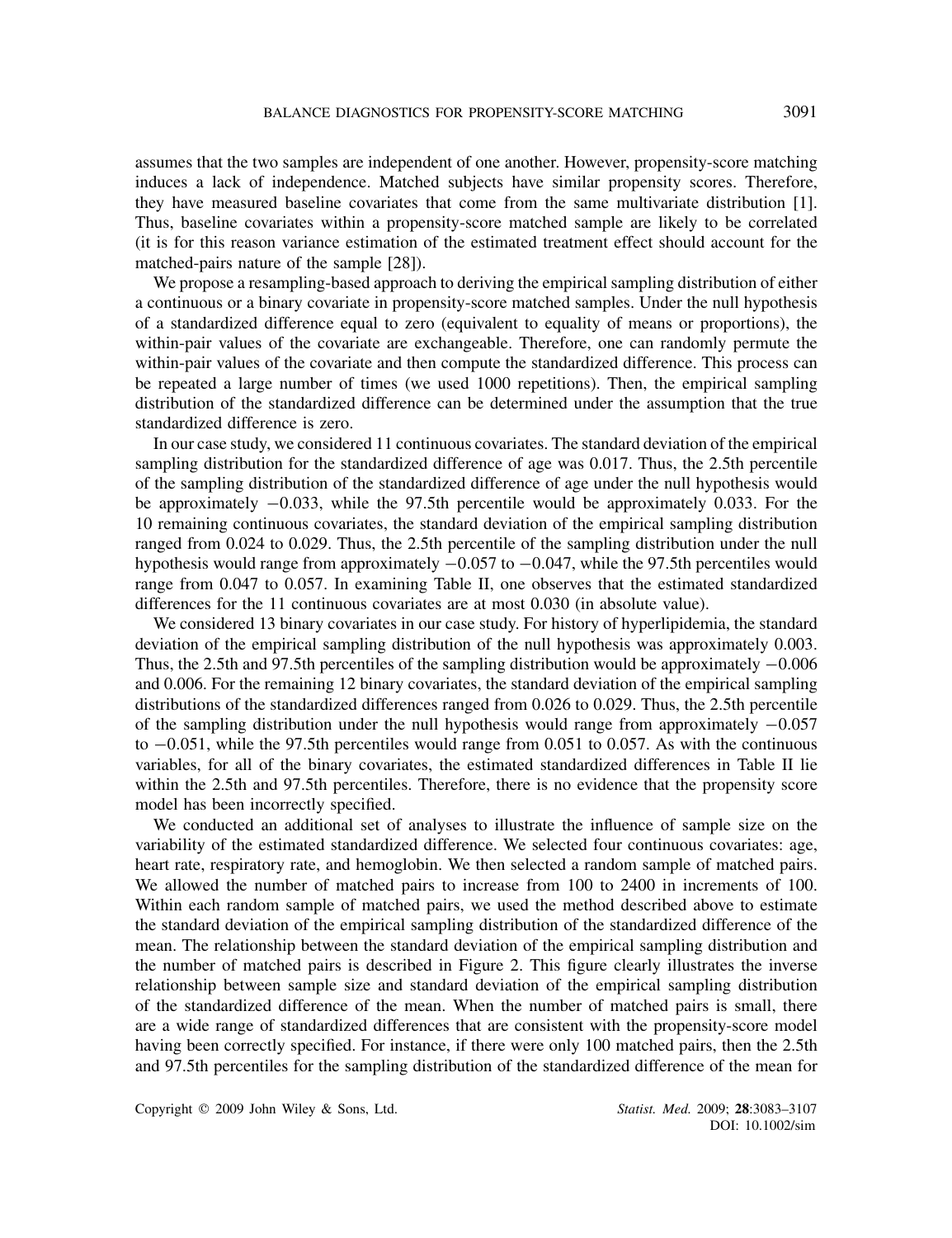

Figure 2. Relationship between sample size and the standard deviation of empirical sampling distribution of standardized difference.

hemoglobin would be approximately −0*.*234 and 0.234, respectively. If the number of matched pairs increased to 200, then these percentiles would change to −0*.*166 and 0.166, respectively. Thus, in small matched samples, moderate standardized differences could still be consistent with the propensity-score model having been correctly specified. This figure illustrates the concept that in observational studies, as in RCTs, balance is a large-sample property; moderate imbalance can be expected in small samples, even if the propensity score model has been correctly specified.

## 4. COMPARING VARIANCES, INTERACTIONS, AND DISTRIBUTIONS BETWEEN TREATMENT GROUPS IN PROPENSITY-SCORE MATCHED SAMPLES

In the previous section, we discussed methods for comparing the mean and prevalences of measured baseline covariates between treated and untreated subjects in propensity-score matched samples. However, conditioning on the propensity score does not just balance means between treated and untreated subjects. More generally, subjects matched on the propensity score will have the same distribution of measured baseline covariates [1]. Given a baseline covariate *X*, Rosenbaum and Rubin suggest that if the outcome has a non-linear regression on *X* in each of the treated and untreated groups, then there can exist bias due to *X* in the matched sample even if the mean of *X* is the same in treated and untreated subjects in the matched sample [22]. In Section 4.1, we present a limited set of Monte Carlo simulations to illustrate that one should examine balance in higher order moments and interactions, and not only in means. Then, in Section 4.2, we propose additional

Copyright q 2009 John Wiley & Sons, Ltd. *Statist. Med.* 2009; **28**:3083–3107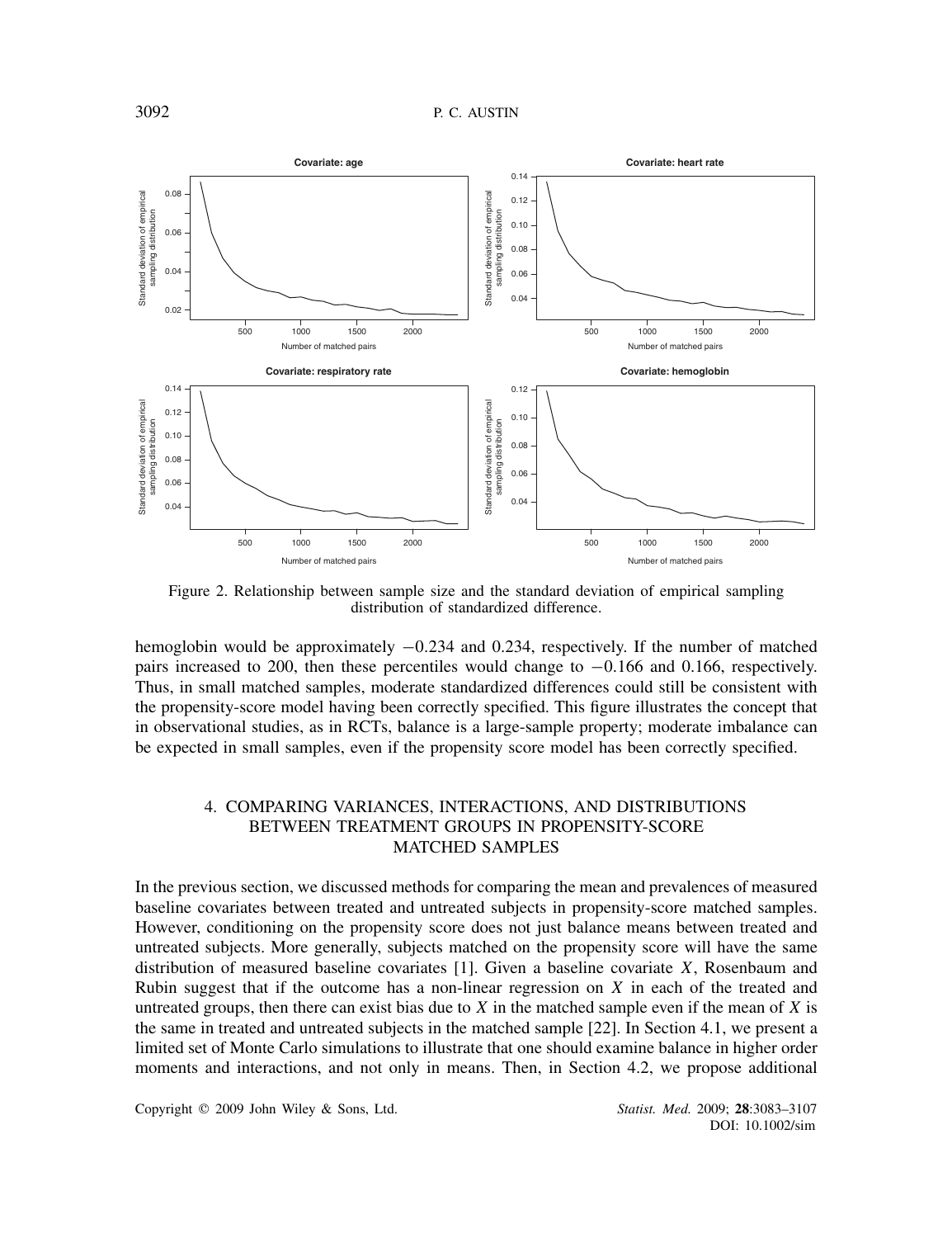balance diagnostics for comparing the distribution of measured baseline covariates between treated and untreated subjects in the matched sample. We describe both quantitative and qualitative methods for assessing balance in observed baseline covariates between treated and untreated subjects in the matched sample. The use of each method is illustrated using the data described in Section 2.

## *4.1. Monte Carlo simulations*

We conducted three sets of Monte Carlo simulations to demonstrate that when the true propensity score involves either quadratic terms or interactions, then matching on a mis-specified propensity score can result in balancing means between treated and untreated subjects. However, bias due to confounding remains compared with when the correctly specified propensity-score model was used.

*4.1.1. Methods.* In the first of simulations (Scenario A), a random variable *X*<sup>1</sup> was generated from a standard normal distribution for each of 1000 subjects *(X*<sup>1</sup> ∼N*(*0*,*1*))*. A new variable,  $X_2$ , was defined:  $X_2 = X_1^2$ . The logit of the probability of treatment assignment was determined from the following model:  $log(t p_{i,\text{treat}}) = log(0.05) + 4X_{2i}^2$ . For each subject, treatment status was randomly generated from a Bernoulli distribution with subject-specific parameter  $p_{i,\text{treat}}$ . Then, for each subject, a continuous outcome was generated from the following model:  $Y_i \sim N(X_{1i}^2, \sigma=3)$ . Thus, the outcome is independent of treatment status. Furthermore, variation in  $X_1$  explains 10 per cent of the variation in the outcome *Y* . Two different propensity-score models were fit. The first contained only  $X_1$  as a predictor variable, while the second contained both  $X_1$  and  $X_2$  (=  $X_1^2$ ) as predictors (thus the first was mis-specified, while the second was correctly specified). Subjects were matched on the logit of the estimated propensity score using calipers of width equal to 0.2 of the standard deviation of the logit of the propensity score. The absolute standardized difference comparing the mean of *X*<sup>1</sup> and *X*<sup>2</sup> between treated and untreated subjects was computed. We also determined the ratio of the variance of  $X_1$  and  $X_2$  in treated subjects to that in untreated subjects. The difference in the mean of *Y* between treated and untreated subjects was determined in the matched sample. This process was repeated 1000 times and the results were averaged over the 1000 simulations.

In the second set of simulations (Scenario B), two independent standard normal random variables were generated for each of 1000 subjects ( $X_1 \sim N(0, 1)$ ) and  $X_2 \sim N(0, 1)$ ). We defined  $X_3$ to be the product of these two random variables. The logit of the probability of treatment assignment was defined using the following model:  $logit(p_i_{\text{t,real}}) = log(1/3) + X_{1,i} + X_{2,i} + X_{3,i}$ . For each subject, a treatment status was randomly generated from a Bernoulli distribution with subjectspecific parameter  $p_{i,\text{treat}}$ . Then, for each subject, a continuous outcome was generated as follows:  $Y_i \sim N(X_{1,i} + X_{2,i} + X_{3,i}, \sigma = 4.48)$  (using a standard deviation of 4.48 implies that variation in the covariates explains 13 per cent of the variation in *Y* ). Two propensity-score models were fit to the randomly generated sample. The first propensity-score model contained only  $X_1$  and  $X_2$  as predictors, while the second propensity-score model was the correctly specified propensity-score model. Propensity-score matching was done as described in Scenario A. Computations similar to those in Scenario A were conducted in the matched sample. This process was repeated 1000 times and the results were averaged across the 1000 simulated data sets.

The third set of simulations (Scenario C) was identical to Scenario B, except that  $X_2$  was generated from a Bernoulli distribution with parameter 0.5. Thus, *X*<sup>3</sup> was an interaction between a continuous covariate and a binary indicator variable.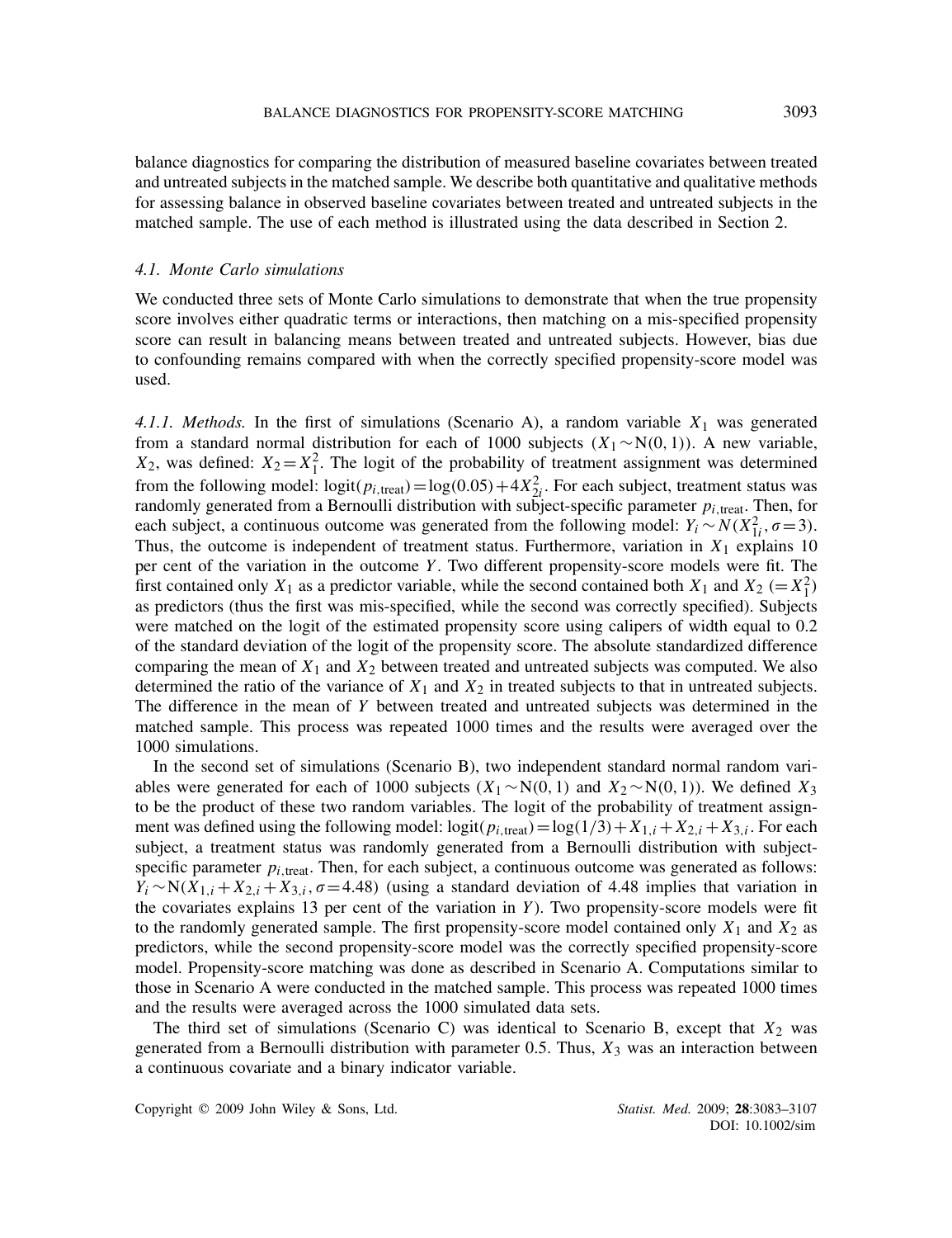*4.1.2. Results.* The results of the Monte Carlo simulations are reported in Table III. In Scenario A, the standardized difference comparing the mean of  $X_1$  between treated and untreated subjects in the matched sample was low, regardless of which specification of the propensity-score model was used. However, the ratio of the variance of  $X_1$  in the treated subjects to the variance of  $X_1$  in untreated subjects was further from one when the propensity-score model was mis-specified, compared with when the propensity-score model was correctly specified. Similarly, the standardized difference of  $X_2$  (=  $X_1^2$ ) was moderately larger when the propensity-score model was mis-specified compared with when it was properly specified.

In Scenario B, the mean absolute standardized difference for both  $X_1$  and  $X_2$  were small, regardless of the specification of the propensity-score model. However, then mean absolute standardized difference for  $X_3$  was substantially larger when the propensity-score model was misspecified compared with when it was correctly specified. Furthermore, the mean ratio of the variance of *X*<sup>1</sup> in treated subjects to the variance in untreated subjects was further from unity when the propensity-score model was mis-specified, compared with when it was properly specified. Similar findings were observed for the variance of *X*<sup>2</sup> and *X*3.

In Scenario C, the mean absolute standardized difference for both  $X_1$  and  $X_2$  was small, regardless of whether the propensity-score model was correctly specified. However, the absolute standardized difference for *X*<sup>3</sup> was moderately larger when the propensity-score model was misspecified, compared with when it was correctly specified. Furthermore, the mean ratio of the variance of  $X_1$  in treated subjects to the variance in untreated subjects was further from unity when the propensity-score model was mis-specified, compared with when it was properly specified. Similar findings were observed for the variance of  $X_2$  (we did not examine the variance of  $X_2$ since it is a binary variable).

In all three scenarios, one observes that the bias in estimating the treatment effect increases when the propensity-score model was incorrectly specified.

*4.1.3. Summary.* Our set of three Monte Carlo simulations demonstrated that observing balance on the means of covariates does not imply that the propensity-score model has been correctly specified. Greater bias was observed when matching on the mis-specified propensity score compared with when matching on the correctly specified propensity score despite the fact that balance in the means of covariates was observed. Thus, observing balance on means of main effects alone does not ensure that bias has been eliminated from estimating the treatment effect. However, within each of the three scenarios, the ratio of the variance of a baseline covariate in treated subjects compared with that in untreated subjects was moderately different from one when the propensityscore model was mis-specified. In contrast, this ratio was close to one when the propensity-score model was correctly specified. Similarly, comparing the mean of interactions allowed one to determine whether the propensity-score model had been incorrectly specified. This finding suggests that balance diagnostics needs to incorporate methods for comparing the distribution of measured baseline covariates between treated and untreated subjects in the matched sample.

#### *4.2. Methods for comparing distributions of baseline covariates*

In this section we describe methods to complement the comparison of means between treatment groups. When used as an adjuvant to the comparison of means, these methods allow one to compare whether the distribution of a baseline covariate is similar between treatment groups.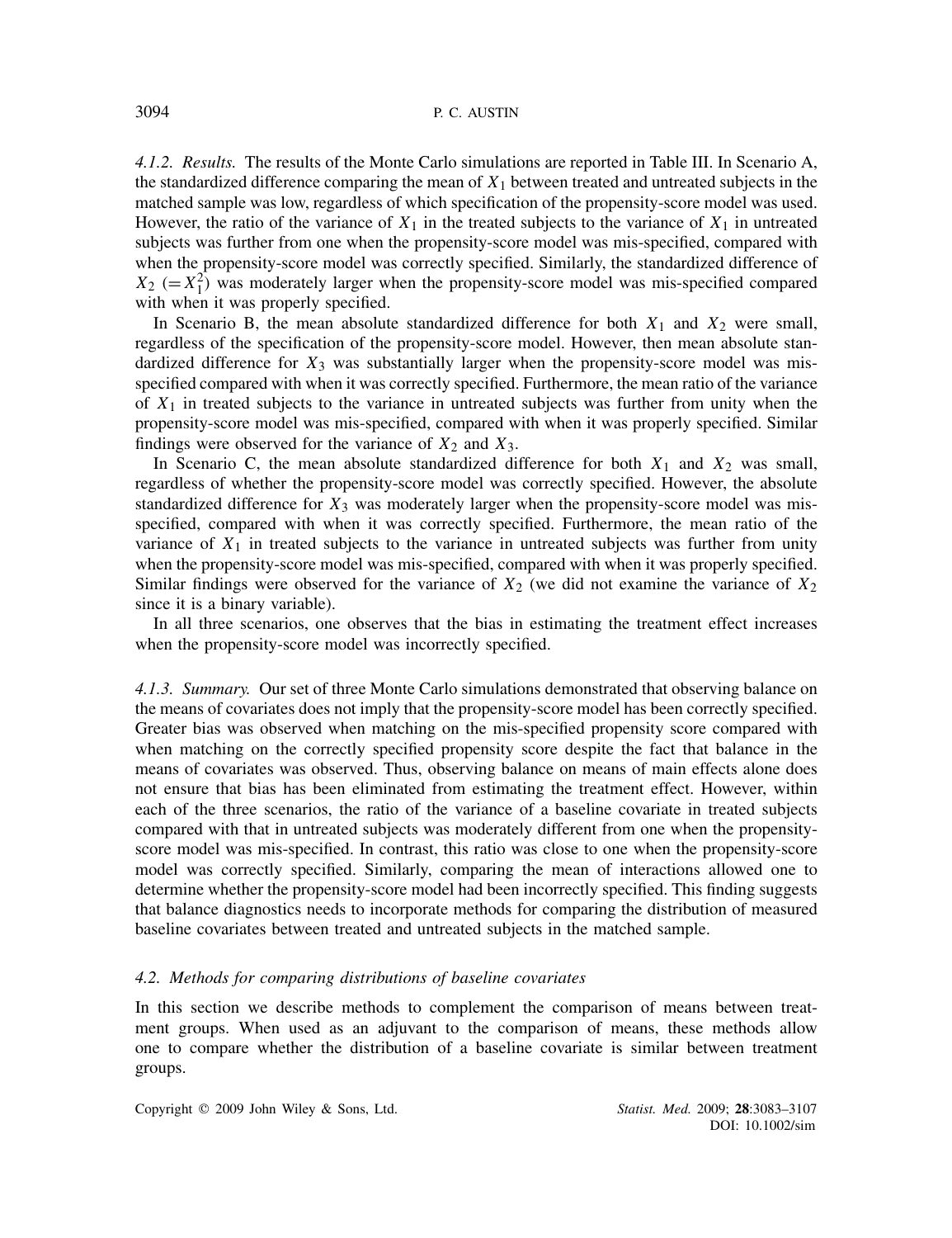| i<br>くろうちょう<br>.<br>.<br>.<br>֧֧֧֧֧֦֧֦֧֧֦֧֧֧֧֧֦֧֧֧֧֧֛֧֧֦֧֧֧֧֧֧֛֛֧֦֧֚֚֚֝֝֓֓֓֝֬֓֓֝֓֓֝֬֝֓֝֬֝֬֝֓֝֬֓֝֬֓֓֓֓֓֓֬֬֜֓֬֝֬֓֬֬֜ |
|--------------------------------------------------------------------------------------------------------------------|
|--------------------------------------------------------------------------------------------------------------------|

|                                                                       |                                                       |                                                     | Table III. Results of simulations examining balance in matched sample when propensity score model is mis-specified<br>compared to when it is properly specified. |                                                     |                                                       |                                                     |
|-----------------------------------------------------------------------|-------------------------------------------------------|-----------------------------------------------------|------------------------------------------------------------------------------------------------------------------------------------------------------------------|-----------------------------------------------------|-------------------------------------------------------|-----------------------------------------------------|
|                                                                       |                                                       | Scenario A                                          |                                                                                                                                                                  | Scenario B                                          |                                                       | Scenario C                                          |
| Statistic                                                             | Propensity-score<br>incorrectly<br>specified<br>model | Propensity-score<br>correctly<br>specified<br>model | Propensity-score<br>incorrectly<br>specified<br>model                                                                                                            | Propensity-score<br>correctly<br>specified<br>model | Propensity-score<br>incorrectly<br>specified<br>model | Propensity-score<br>correctly<br>specified<br>model |
| X <sub>1</sub> -standardized difference<br><b>Balance</b> diagnostics | 0.01                                                  | 0.05                                                | 0.04                                                                                                                                                             | 0.04                                                | 0.02                                                  | 0.03                                                |
|                                                                       |                                                       | 1.04                                                | 0.65                                                                                                                                                             | 1.02                                                | 0.77                                                  |                                                     |
| $X_1$ -variance ratio<br>$X_2$ -standardized difference               | $1.14$<br>0.22                                        | 0.07                                                | 0.04                                                                                                                                                             | 0.04                                                |                                                       |                                                     |
| $X_2$ -variance ratio                                                 | 1.43                                                  | 1.12                                                | 0.65                                                                                                                                                             | 1.02                                                | $\begin{array}{c} 24 \\ 24 \\ 25 \end{array}$         | 234830                                              |
| $X_3$ -standardized difference                                        | $\mathop{\mathrm{NA}}$                                | ₹                                                   | 0.45                                                                                                                                                             | 0.05                                                |                                                       |                                                     |
| $X_3$ -variance ratio                                                 | $\sum_{i=1}^{n}$                                      | ≸                                                   | 0.46                                                                                                                                                             | 1.08                                                | 0.89                                                  |                                                     |
| Estimated treatment effect<br>Difference in $Y$                       | 0.08                                                  | 0.04                                                | $difference$ in means between treated and untreated subjects in matched sample)<br>0.35                                                                          | 0.02                                                | $\Xi$                                                 | 0.02                                                |
| Notes: Variance ratios are                                            |                                                       |                                                     | the mean ratio of the variance of a variable in treated subjects to the variance of the variable in untreated subjects.                                          |                                                     |                                                       |                                                     |

## BALANCE DIAGNOSTICS FOR PROPENSITY-SCORE MATCHING 3095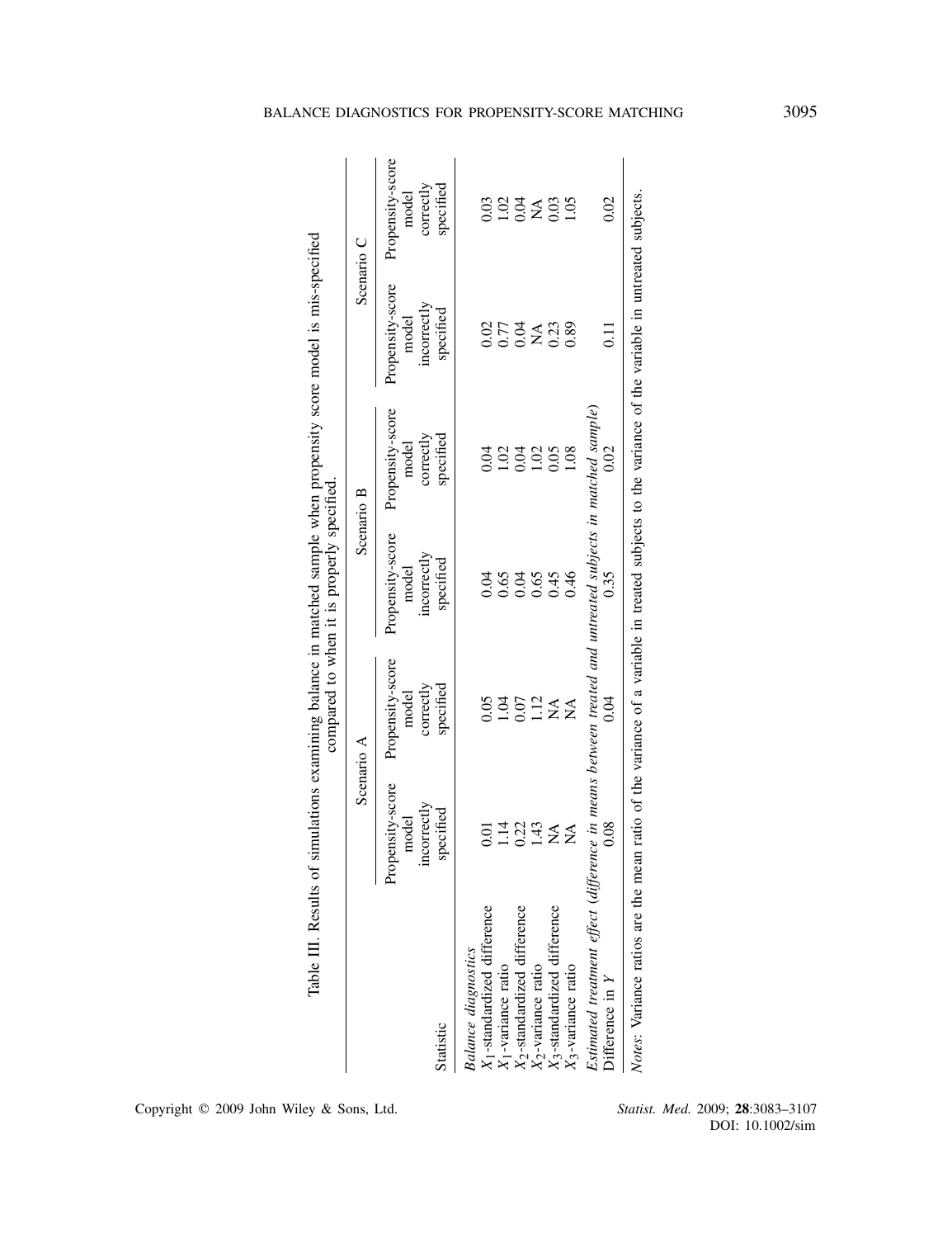*4.2.1. Variance ratios.* Imai *et al.* suggest that rather than limit comparisons to means, one also compares higher order moments of baseline covariates between treated and untreated subjects [29]. The variance is the second central moment. Similarly, Ho *et al.* suggest that standard deviations of continuous variables be compared between groups in the matched sample [12]. By comparing variances, in addition to means, between the two groups, one can obtain a broader characterization of the similarity of the distribution of a continuous covariate between two groups. In the Monte Carlo simulations described in Section 4.1, we illustrated that comparing ratios of variances can allow one to determine whether the propensity-score model has been incorrectly specified.

The variances of continuous baseline covariates in treated and untreated subjects and the ratio of these variances in both the unmatched and matched sample are reported in Table IV. For 9 of the 11 continuous covariates, matching on the propensity score resulted in variance ratios that were closer to unity compared with the ratios in the unmatched sample. For instance, in the unmatched sample, the variance of age was 20 per cent less in treated subjects than it was in untreated subjects. However, in the matched sample, the variance of age was only 10 per cent less in treated subjects than it was in untreated subjects. The two exceptions were white blood count and glucose. For these two covariates, the discrepancies in the variances between treated and untreated subjects were greater in the matched sample than in the unmatched sample.

Under the null hypothesis of equality of variances of a continuous variable between two independent samples, the distribution of the estimated variances follows an *F*-distribution [30]. While the distribution of the ratio of variances in dependent samples is not known, the percentiles of the *F*-distribution can be used as a rough guide as to what variances ratios are consistent with equality of variances in the two groups. Our matched sample consisted of 2430 matched pairs. The 2.5th and 97.5th percentiles of the *F*-distribution with 2429 and 2429 degrees of freedom are 0.92 and 1.08, respectively. In examining Table IV, one notes that 6 of the 11 continuous variables have variances ratios that exceed these thresholds. The most extreme variance ratio was for sodium (0.77).

|                  |                                             | Unmatched sample                   |                                             | Matched sample                       |                                    |                                             |
|------------------|---------------------------------------------|------------------------------------|---------------------------------------------|--------------------------------------|------------------------------------|---------------------------------------------|
| Variable         | Variance<br><i>(untreated)</i><br>subjects) | Variance<br>(treated)<br>subjects) | Ratio:<br>treated to<br>untreated variances | Variance<br>(untreated)<br>subjects) | Variance<br>(treated)<br>subjects) | Ratio:<br>treated to<br>untreated variances |
| Age              | 191.71                                      | 153.54                             | 0.80                                        | 174.84                               | 158.08                             | 0.90                                        |
| Heart rate       | 590.84                                      | 527.08                             | 0.89                                        | 508.03                               | 521.28                             | 1.03                                        |
| Systolic BP      | 996.68                                      | 904.15                             | 0.91                                        | 914.95                               | 909.29                             | 0.99                                        |
| Diastolic BP     | 346.7                                       | 323.95                             | 0.93                                        | 327.17                               | 337.04                             | 1.03                                        |
| Respiratory rate | 32.9                                        | 22.81                              | 0.69                                        | 23.32                                | 22.09                              | 0.95                                        |
| <b>WBC</b>       | 23.75                                       | 19.51                              | 0.82                                        | 17.2                                 | 21.64                              | 1.26                                        |
| Hemoglobin       | 374.32                                      | 286.34                             | 0.76                                        | 331.62                               | 288.36                             | 0.87                                        |
| Sodium           | 15.37                                       | 10.82                              | 0.70                                        | 13.96                                | 10.75                              | 0.77                                        |
| Glucose          | 26.1                                        | 28.05                              | 1.08                                        | 26.04                                | 30.77                              | 1.18                                        |
| Potassium        | 0.32                                        | 0.26                               | 0.82                                        | 0.28                                 | 0.26                               | 0.94                                        |
| Creatinine       | 4283.81                                     | 2503.02                            | 0.58                                        | 3477.95                              | 2745.08                            | 0.79                                        |

Table IV. Variances of continuous covariates in treated and untreated subjects in unmatched and matched samples.

Copyright q 2009 John Wiley & Sons, Ltd. *Statist. Med.* 2009; **28**:3083–3107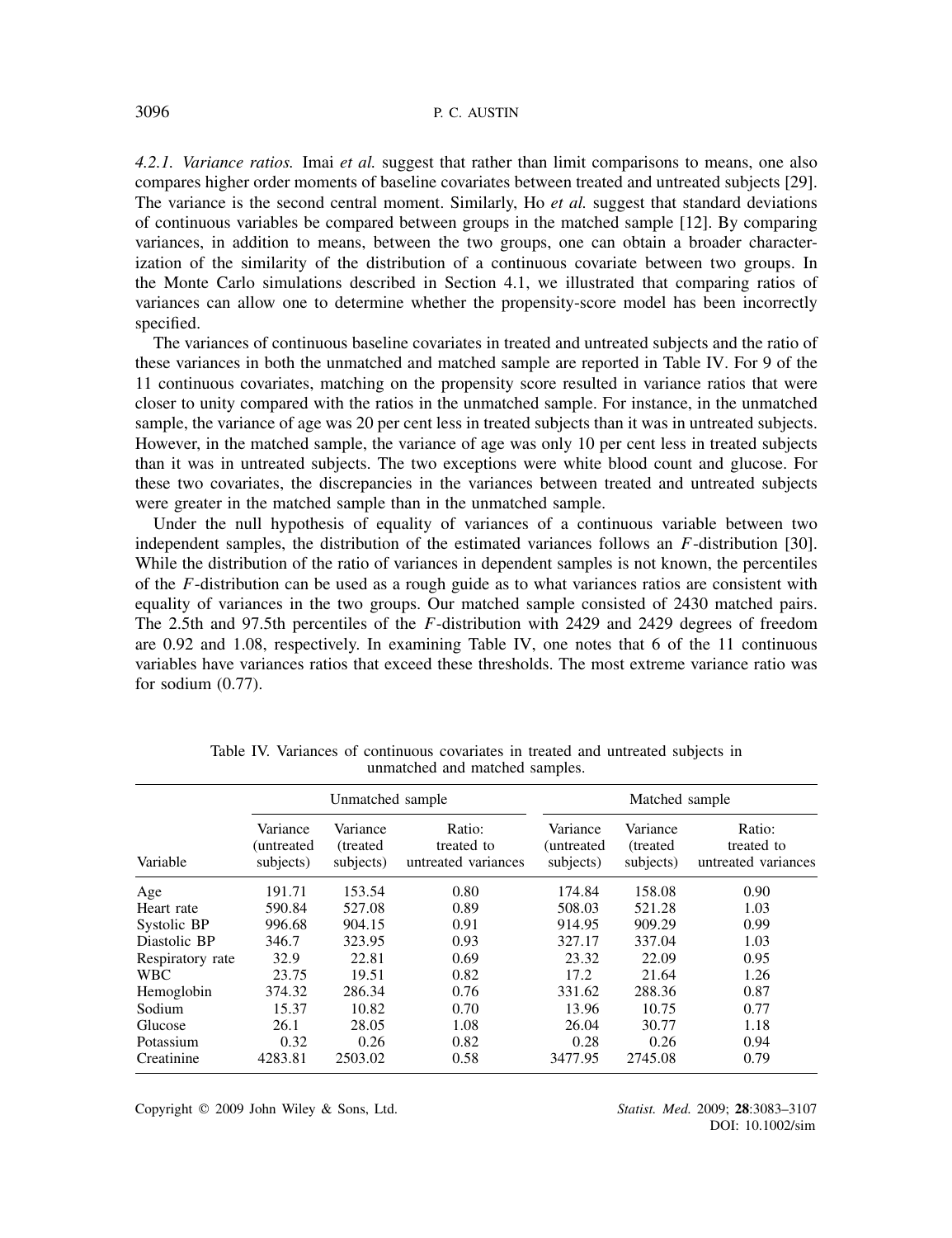0.93 and 1.03. The one exception was sodium, whose variance ratio was 0.91.

We then modified the propensity-score model by using restricted cubic splines to model the relationship of the six continuous variables (age, white blood count, haemoglobin, sodium, glucose, and creatinine) [31]. Subjects were then matched using the modified propensity score. In the resultant matched sample, the variance ratios for 10 of the 11 continuous variables lay between

*4.2.2. Five-number summaries.* The standardized difference described in Section 3 allows for the comparison of means and prevalences of baseline covariates between treated and untreated subjects in a propensity-score matched sample. However, the mean is one of many possible ways to summarize a distribution. Hoaglin *et al.* suggest that the five-number summary (minimum, first quartile, median, third quartile, maximum) provides about the right amount of detail for summarizing a distribution [32]. In strata matched on the true propensity score, treated and untreated subjects have similar distributions of baseline covariates. The use of five-number summaries allows a broader comparison of the distribution of a continuous covariate between treated and untreated subjects in the propensity-score matched sample. We are not aware of five-number summaries having been used in the context of propensity-score matching.

Table V reports the five-number summaries for each continuous baseline covariate in the matched sample in treated and untreated subjects separately. In comparing the five-number summaries between treated and untreated subjects in the unmatched sample, one observes that treated subjects tended to be younger than untreated subjects. However, the distribution of both systolic and diastolic blood pressure was comparable between the two groups in the unmatched sample. In the matched sample, the distribution of age was similar between treated and untreated subjects, although there may be some indication that the spread of the distribution was modestly greater in untreated patients compared with in treated patients.

A limitation to the use of five-number summaries is that one does not know how much variation is reasonable if indeed the propensity-score model has been correctly specified. While the *F*-distribution can be used to describe the sampling variability of a ratio of variances, and the distribution of the standardized difference can be derived, comparable methods for five-number summaries are not available currently. The use of five-number may be best used as a rough, qualitative assessment of whether there has been gross mis-specification of the propensity-score model.

*4.2.3. Graphical summaries of the univariate distribution of continuous variables in treated and untreated subjects.* We now describe graphical methods to qualitatively compare the univariate distribution of continuous baseline covariates between treated and untreated subjects in the weighted sample. Side-by-side boxplots [32], empirical cumulative distribution functions [33], quantile– quantile plots [32], and non-parametric estimates of density functions can be used to compare the univariate distribution of continuous baseline covariates between treated and untreated subjects in the matched sample. While standardized differences compare the difference in means between treated and untreated subjects, these graphical displays permit a broader comparison of a distribution of a continuous variable between two groups. Both Imai *et al.* and Ho *et al.* have proposed that quantile–quantile plots be used to compare the distribution of baseline covariates between treatment groups in a matched sample [12, 29].

Figure 3 display side-by-side boxplots and quantile–quantile plots for age in both the unmatched and matched samples. We considered two different propensity-score models. The first was the originally specified propensity-score model. The second was the modification of initial model that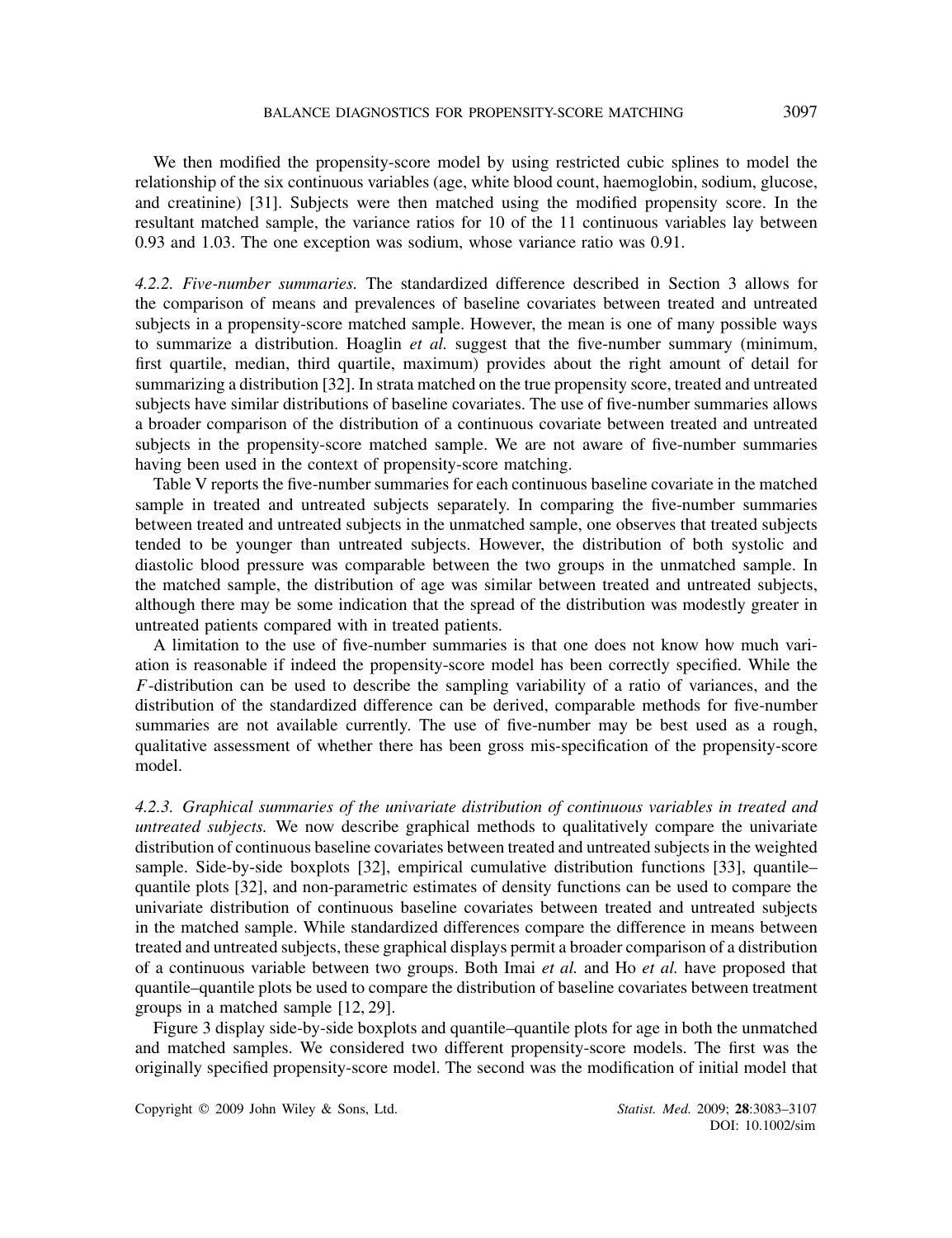|                 | Untreated subjects                 |                                                                                           |                                                                                                                                                                                                                                                                                             |                                                                                                                                                                                                                                                                                                       |                 | Treated subjects   |                                         |                                                                                                                                                                                                                                                                                                                                                                                  |
|-----------------|------------------------------------|-------------------------------------------------------------------------------------------|---------------------------------------------------------------------------------------------------------------------------------------------------------------------------------------------------------------------------------------------------------------------------------------------|-------------------------------------------------------------------------------------------------------------------------------------------------------------------------------------------------------------------------------------------------------------------------------------------------------|-----------------|--------------------|-----------------------------------------|----------------------------------------------------------------------------------------------------------------------------------------------------------------------------------------------------------------------------------------------------------------------------------------------------------------------------------------------------------------------------------|
| 25th percentile | Median                             | 75th percentile                                                                           | Maximum                                                                                                                                                                                                                                                                                     | Minimum                                                                                                                                                                                                                                                                                               | 25th percentile | Median             | 75th percentile                         | Maximum                                                                                                                                                                                                                                                                                                                                                                          |
|                 |                                    |                                                                                           |                                                                                                                                                                                                                                                                                             |                                                                                                                                                                                                                                                                                                       |                 |                    |                                         |                                                                                                                                                                                                                                                                                                                                                                                  |
|                 |                                    |                                                                                           |                                                                                                                                                                                                                                                                                             |                                                                                                                                                                                                                                                                                                       |                 |                    |                                         |                                                                                                                                                                                                                                                                                                                                                                                  |
|                 |                                    |                                                                                           |                                                                                                                                                                                                                                                                                             |                                                                                                                                                                                                                                                                                                       |                 |                    |                                         |                                                                                                                                                                                                                                                                                                                                                                                  |
|                 |                                    |                                                                                           |                                                                                                                                                                                                                                                                                             |                                                                                                                                                                                                                                                                                                       |                 |                    |                                         | 888859927878                                                                                                                                                                                                                                                                                                                                                                     |
|                 |                                    |                                                                                           |                                                                                                                                                                                                                                                                                             |                                                                                                                                                                                                                                                                                                       |                 |                    |                                         |                                                                                                                                                                                                                                                                                                                                                                                  |
|                 |                                    |                                                                                           |                                                                                                                                                                                                                                                                                             |                                                                                                                                                                                                                                                                                                       |                 |                    |                                         |                                                                                                                                                                                                                                                                                                                                                                                  |
|                 |                                    |                                                                                           |                                                                                                                                                                                                                                                                                             |                                                                                                                                                                                                                                                                                                       |                 |                    |                                         |                                                                                                                                                                                                                                                                                                                                                                                  |
|                 |                                    |                                                                                           |                                                                                                                                                                                                                                                                                             |                                                                                                                                                                                                                                                                                                       |                 |                    |                                         |                                                                                                                                                                                                                                                                                                                                                                                  |
|                 |                                    |                                                                                           |                                                                                                                                                                                                                                                                                             |                                                                                                                                                                                                                                                                                                       |                 |                    |                                         |                                                                                                                                                                                                                                                                                                                                                                                  |
|                 |                                    |                                                                                           |                                                                                                                                                                                                                                                                                             |                                                                                                                                                                                                                                                                                                       |                 |                    |                                         |                                                                                                                                                                                                                                                                                                                                                                                  |
|                 |                                    |                                                                                           |                                                                                                                                                                                                                                                                                             |                                                                                                                                                                                                                                                                                                       |                 |                    |                                         |                                                                                                                                                                                                                                                                                                                                                                                  |
|                 |                                    |                                                                                           |                                                                                                                                                                                                                                                                                             |                                                                                                                                                                                                                                                                                                       |                 |                    |                                         |                                                                                                                                                                                                                                                                                                                                                                                  |
|                 |                                    |                                                                                           |                                                                                                                                                                                                                                                                                             |                                                                                                                                                                                                                                                                                                       |                 |                    |                                         |                                                                                                                                                                                                                                                                                                                                                                                  |
|                 |                                    |                                                                                           |                                                                                                                                                                                                                                                                                             |                                                                                                                                                                                                                                                                                                       |                 |                    |                                         |                                                                                                                                                                                                                                                                                                                                                                                  |
|                 |                                    |                                                                                           |                                                                                                                                                                                                                                                                                             |                                                                                                                                                                                                                                                                                                       |                 |                    |                                         |                                                                                                                                                                                                                                                                                                                                                                                  |
|                 |                                    |                                                                                           |                                                                                                                                                                                                                                                                                             |                                                                                                                                                                                                                                                                                                       |                 |                    |                                         |                                                                                                                                                                                                                                                                                                                                                                                  |
|                 |                                    |                                                                                           |                                                                                                                                                                                                                                                                                             |                                                                                                                                                                                                                                                                                                       |                 |                    |                                         |                                                                                                                                                                                                                                                                                                                                                                                  |
|                 |                                    |                                                                                           |                                                                                                                                                                                                                                                                                             |                                                                                                                                                                                                                                                                                                       |                 |                    |                                         |                                                                                                                                                                                                                                                                                                                                                                                  |
|                 |                                    |                                                                                           |                                                                                                                                                                                                                                                                                             |                                                                                                                                                                                                                                                                                                       |                 |                    |                                         |                                                                                                                                                                                                                                                                                                                                                                                  |
|                 |                                    |                                                                                           |                                                                                                                                                                                                                                                                                             |                                                                                                                                                                                                                                                                                                       |                 |                    |                                         | 822288522858                                                                                                                                                                                                                                                                                                                                                                     |
|                 |                                    |                                                                                           |                                                                                                                                                                                                                                                                                             |                                                                                                                                                                                                                                                                                                       |                 |                    |                                         |                                                                                                                                                                                                                                                                                                                                                                                  |
|                 |                                    |                                                                                           |                                                                                                                                                                                                                                                                                             |                                                                                                                                                                                                                                                                                                       |                 |                    |                                         |                                                                                                                                                                                                                                                                                                                                                                                  |
|                 |                                    |                                                                                           |                                                                                                                                                                                                                                                                                             |                                                                                                                                                                                                                                                                                                       |                 |                    |                                         |                                                                                                                                                                                                                                                                                                                                                                                  |
|                 |                                    |                                                                                           |                                                                                                                                                                                                                                                                                             |                                                                                                                                                                                                                                                                                                       |                 |                    |                                         |                                                                                                                                                                                                                                                                                                                                                                                  |
|                 | 88<br>88220 1277 678<br>88220 1274 | $788480$ $749$ $77$<br>$78480$ $99$ $79$ $77$<br>$789$ $79$ $79$ $77$<br>78.3830997777787 | $7358822$<br>$3.3$<br>$1.3$<br>$1.3$<br>$1.4$<br>$1.3$<br>$1.4$<br>$1.5$<br>$1.5$<br>$1.5$<br>$1.5$<br>$1.5$<br>$1.5$<br>$1.5$<br>$1.5$<br>$1.5$<br>$1.5$<br>$1.5$<br>$1.5$<br>$1.5$<br>$1.5$<br>$1.5$<br>$1.5$<br>$1.5$<br>$1.5$<br>$1.5$<br>$1.5$<br>$1.5$<br>$1.5$<br>$1.5$<br>$1.5$<br> | $\frac{888888855832}{15}$<br>$\begin{array}{l} 86,0000\\ 8,0000\\ 8,0000\\ 8,0000\\ 8,0000\\ 8,0000\\ 1.51\\ 1.51\\ 1.51\\ 1.51\\ 1.51\\ 1.51\\ 1.52\\ 1.52\\ 1.53\\ 1.53\\ 1.54\\ 1.55\\ 1.55\\ 1.56\\ 1.56\\ 1.57\\ 1.58\\ 1.58\\ 1.59\\ 1.59\\ 1.59\\ 1.59\\ 1.59\\ 1.59\\ 1.59\\ 1.59\\ 1.59\\ 1$ |                 | 466022222222222222 | $78848994726$<br>$4000476$<br>$4000476$ | $7398831272248$<br>$737727$<br>$\begin{array}{c}\n 7.38 \\  7.39 \\  7.32 \\  7.34 \\  7.35 \\  7.34 \\  7.35 \\  7.34 \\  7.35 \\  7.34 \\  7.35 \\  7.34 \\  7.35 \\  7.34 \\  7.35 \\  7.34 \\  7.35 \\  7.35 \\  7.35 \\  7.35 \\  7.35 \\  7.35 \\  7.35 \\  7.35 \\  7.35 \\  7.35 \\  7.35 \\  7.35 \\  7.35 \\  7.35 \\  7.35 \\  7.35 \\  7.35 \\  7.35 \\  7.35 \\  7$ |

Copyright q 2009 John Wiley & Sons, Ltd. *Statist. Med.* 2009; **28**:3083–3107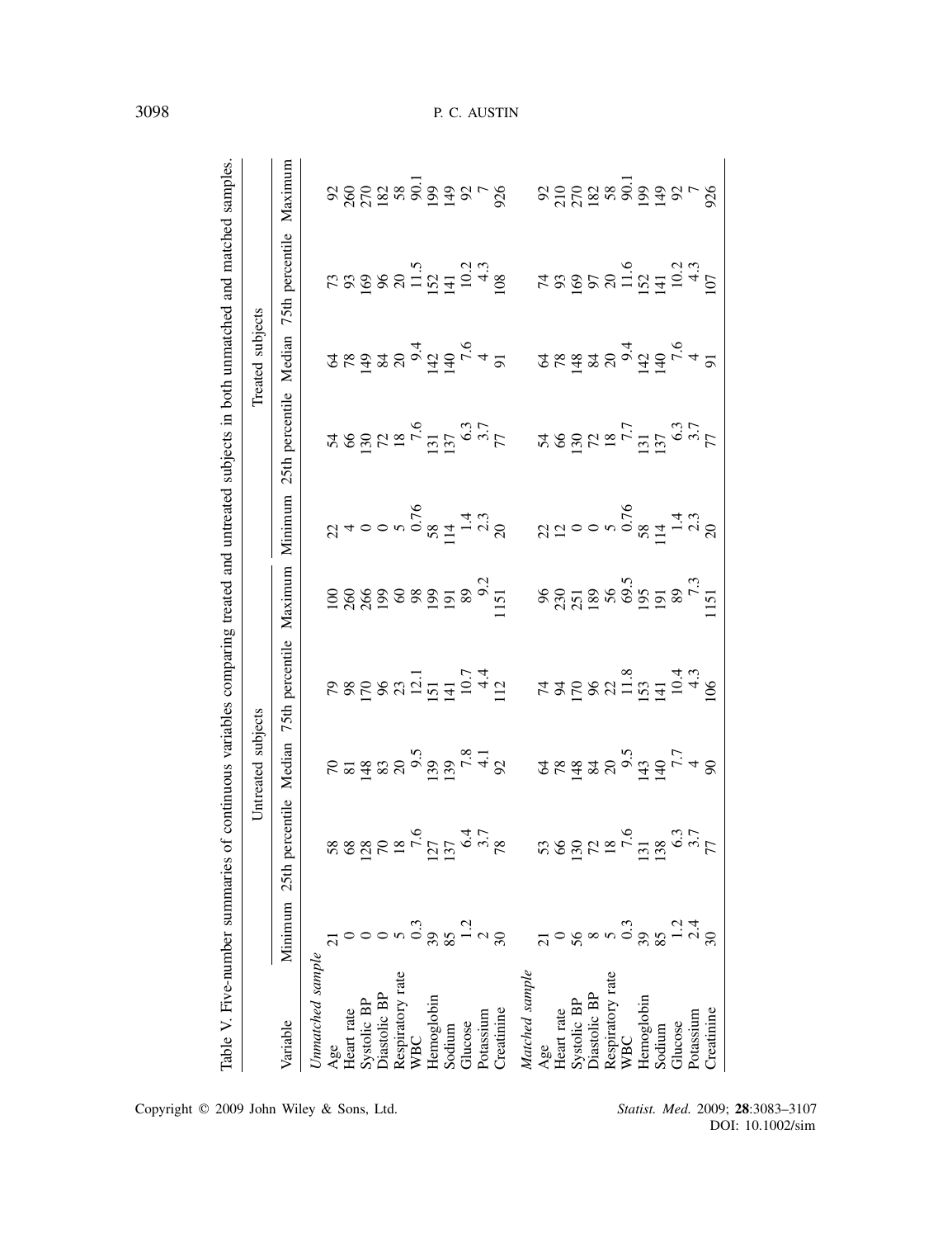

Figure 3. Side-by-side boxplots and *Q*–*Q* plots for age.

was described in Section 4.2.1, in which the original propensity-score model was modified by using restricted cubic splines to model the relationship of the six continuous variables (age, white blood count, hemoglobin, sodium, glucose, and creatinine). Figure 4 displays non-parametric density plots and empirical cumulative distribution functions comparing the distribution of age between treated and untreated subjects in both the unmatched and matched samples. In examining Figure 3, one observes that matching on the initial propensity score has diminished differences in the distribution of age between treated and untreated patients. However, minor residual differences in the upper tail of the distribution persist in the matched sample. The side-by-side boxplots indicate that, in the matched sample, the distribution of age exhibits modestly greater variability in the untreated subjects than it does in the treated subjects. These observations are confirmed in examining the non-parametric density plots and empirical cumulative distribution functions displayed in Figure 4. Matching on the propensity score diminished differences in the distribution of age between treated and untreated subjects. However, slight differences in the distribution of age between the two groups persisted after matching. These residual differences in age between treated and untreated subjects were less apparent when means were compared (either directly or using standardized differences). The graphical comparisons indicate that the distribution of age is essentially identical between treated and untreated subjects in the sample obtained by matching on the modified propensity score. Thus, the graphical comparisons indicate that the modified propensity-score model is preferable to the original propensity-score model.

A limitation to the use of graphical measures for comparing the distribution of continuous baseline covariates between treated and untreated subjects is that it is difficult to assess the range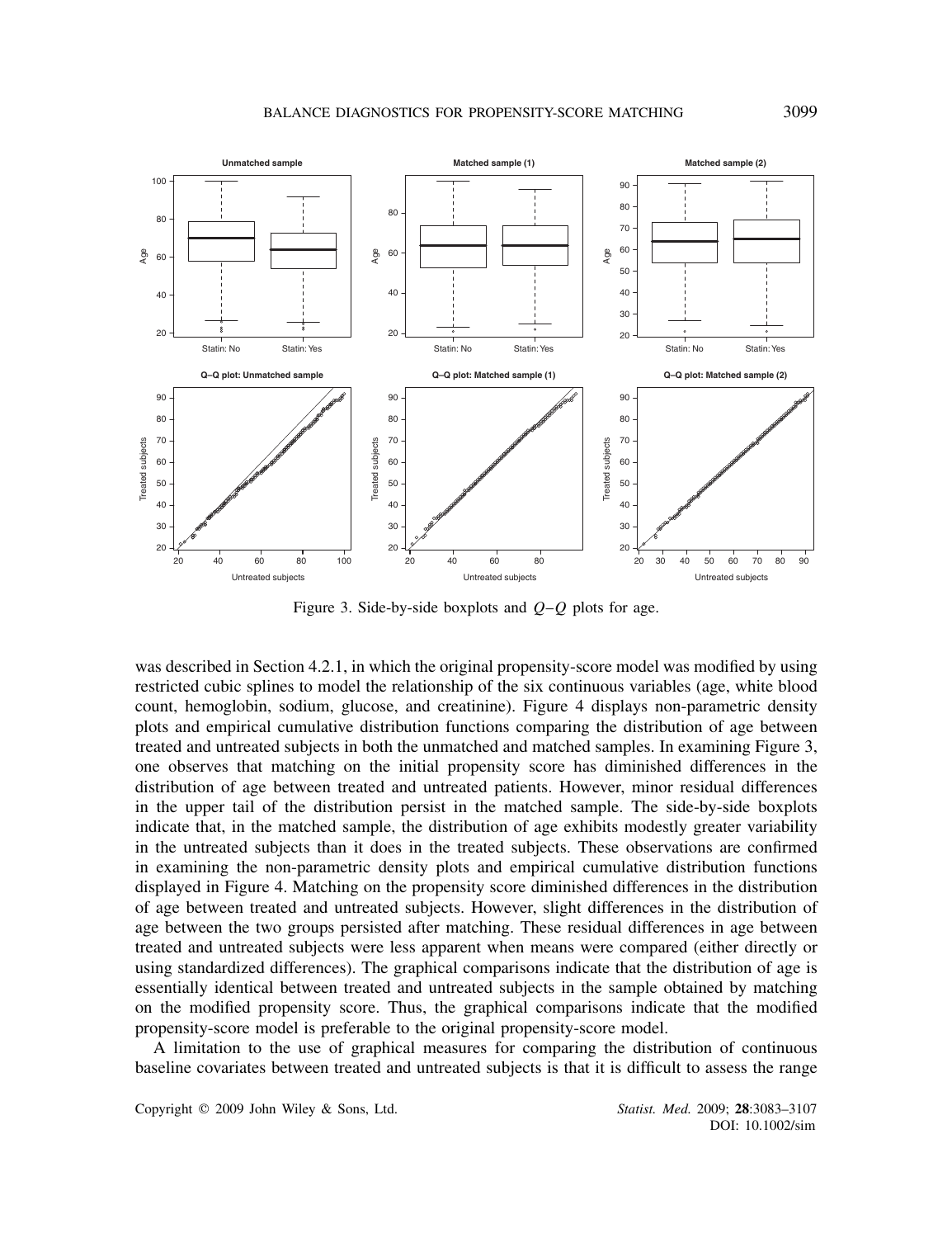

Figure 4. Density plots and cumulative distribution functions for age.

of empirical comparisons that are consistent with the propensity-score model having been correctly specified. In a particular setting, one could use a resampling-based approach to determine the empirical sampling distribution of a given method for comparing distributions. However, one would need a simple way to summarize the variability in the graphical method.

*4.2.4. Interactions.* In strata matched on the true propensity score, the multivariate distribution of observed baseline covariates will be similar between treated and untreated subjects (at least in large samples). Therefore, in large samples, one would expect that the covariance (or correlation) between pairs of variables to be similar between treated and untreated subjects. Ho *et al.* have suggested comparing interactions of pairs of variables between treated and untreated subjects in the propensity-score matched sample [12]. Comparing interactions allows one to determine if covariances and not just expectations or means are similar between two groups. In two of Monte Carlo simulations described in Section 3.1 (Scenarios B and C), we observed that the standardized differences for the interaction terms were large when the propensity-score model had been incorrectly specified; however, these same standardized differences were small when the propensity-score model was correctly specified.

In our sample there were 11 continuous baseline covariates, resulting in the consideration of 55 two-way interactions between continuous variables. For each of these interactions we computed the standardized difference of the interaction between treated and untreated subjects in the propensityscore matched sample. The 55 absolute standardized differences ranged from a low of 0.0003 to a high of 0.0274, with a median of 0.0098. The first and third quartiles were 0.0036 and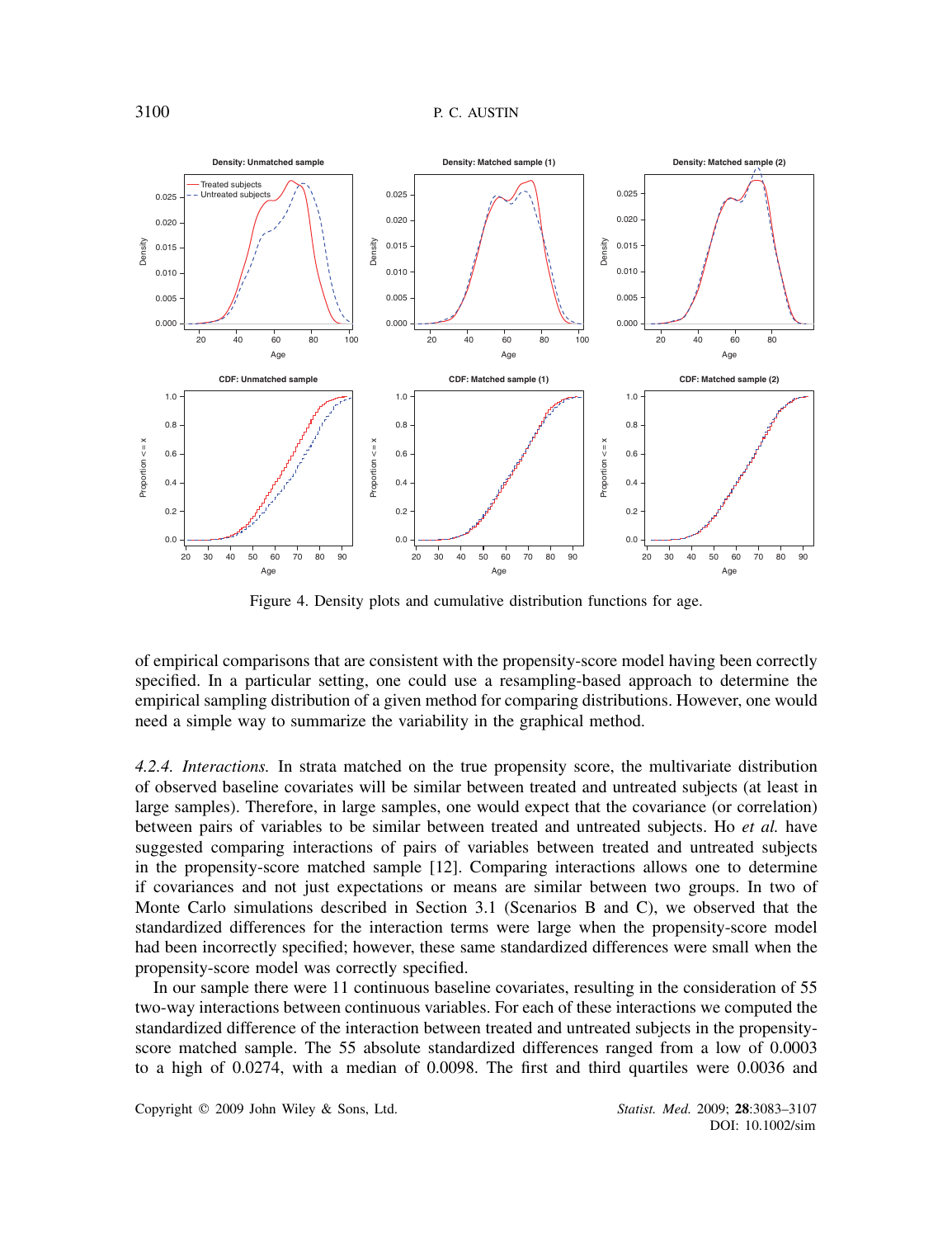0.0175, respectively. Thus, there was at most negligible imbalance in interactions between pairs of continuous baseline variables between treated and untreated subjects in the matched sample.

In our sample there were 13 dichotomous baseline covariates. One can consider the 78 possible two-way interactions between these dichotomous covariates. Three of the standardized differences were undefined, resulting in 75 estimated standardized differences. The absolute value of these 75 standardized differences ranged from a low of 0 to a high of 0.048.

One can also consider the standardized differences for all two-way interactions between continuous and dichotomous variables. There were 143 possible interactions between the 11 continuous variables and the 13 dichotomous variables. The absolute value of the standardized differences ranged from a low of 0.000 to a high of 0.036, with a median of 0.003. Thus, there is no evidence of imbalance exceeding that which would be expected if the propensity-score model had been correctly specified.

## 5. LIMITATION OF PRIOR METHODS

## *5.1. Comparing the distributions of the estimated propensity score between treated and untreated subjects*

Some authors have proposed that the distribution of the estimated propensity score be compared between treated and untreated subjects in the propensity-score matched sample [12, 29]. Side-byside boxplots, empirical cumulative distribution functions, and non-parametric density estimates can be used to compare the distribution of the propensity score between treated and untreated subjects. In this subsection, we will demonstrate that these analyses may be uninformative.

We examined one of the simulated data sets generated in Scenario B (in the true propensity-score model there exists an interaction between two continuous covariates) described in Section 4.1. The top two panels of Figure 5 describes non-parametric estimates of the distribution of the propensity score in treated and untreated subjects in the two propensity-score matched samples (misspecified and correctly specified propensity-score models). Under both propensity score models, the distribution of the estimated propensity score was similar between treated and untreated subjects in the matched sample. The lower two panels of Figure 5 describe quantile–quantile plots comparing the distribution of the estimated propensity score in the two matched samples. Regardless of whether the propensity-score model was correctly specified, the quantile–quantile plots demonstrate the distribution of the estimated propensity score was essentially identical between treated and untreated subjects in the matched sample.

The above example illustrates that the similarity of the distribution of the estimated propensity score between treated and untreated subjects does not imply that measured baseline covariates have been balanced between treated and untreated subjects, nor does it imply that the propensity-score model has been correctly specified. However, these figures can be useful in describing the overlap in the distribution of the propensity score, to determine the degree of overlap between treated and untreated subjects. This can help inform the decision about the relative support prior to matching.

## *5.2. Significance testing*

Significance testing has been frequently used to compare the distribution of measured baseline covariates between treated and untreated subjects in the propensity-score matched sample [7–9]. Imai *et al.* have argued that the use of significance testing to assess baseline balance in the matched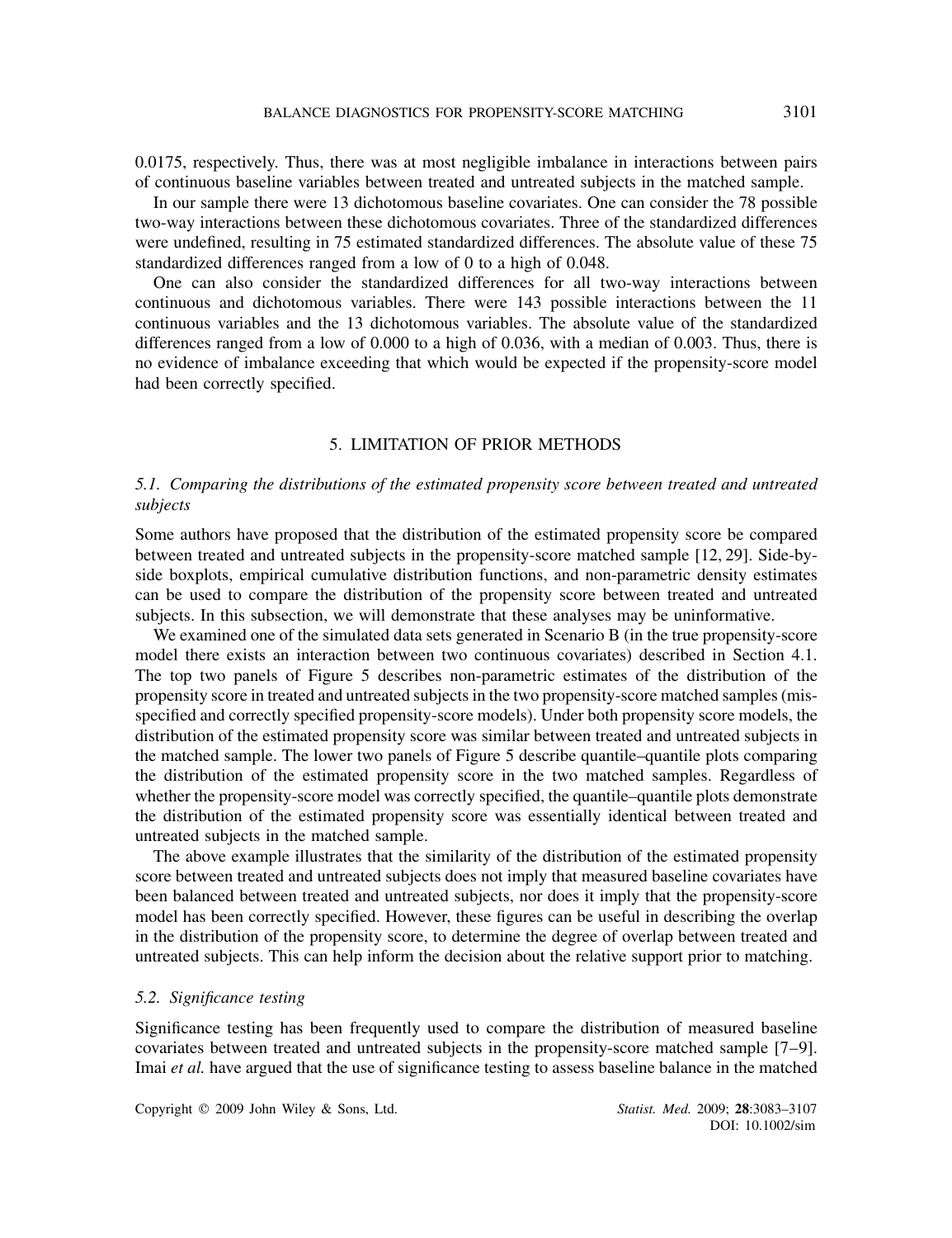

Figure 5. Distribution of estimated propensity score in treated and untreated subjects in different matched samples.

sample is inappropriate for two reasons [29]. First, the sample size of the matched sample is less than that of the original unmatched sample. Thus, there is reduced statistical power to detect imbalance in the matched sample compared with in the original unmatched sample; apparent improvement in balance may be due to the reduced sample size. Second, Imai *et al.* suggest that balance is a property of a particular sample and makes no reference to a super-population. Imai *et al.*'s proscription against the use of significance testing has been echoed elsewhere [7, 8]. All of the methods described in Sections 3 and 4 are not influenced by sample size and are not based upon statistical hypothesis testing.

## *5.3. The c-statistic or area under the receiver operating characteristic (ROC) curve of the propensity-score model*

Several applied studies report the ROC curve area (equivalent to the c-statistic) of the propensityscore model [6]. The ROC curve area measures the discrimination of the propensity-score model. However, two prior studies have found that the area under the ROC curve gives no indication of whether an important confounding variable had been omitted from the propensity-score model [17, 34]. In Scenario B of the Monte Carlo simulations considered in Section 4.1 (an interaction existed between two continuous predictors in the propensity-score model), the mean area under the ROC curve across the 1000 simulated data sets was 0.81 when the propensity-score model was mis-specified (by omitting the interaction), whereas it was 0.83 when the propensity-score model

Copyright q 2009 John Wiley & Sons, Ltd. *Statist. Med.* 2009; **28**:3083–3107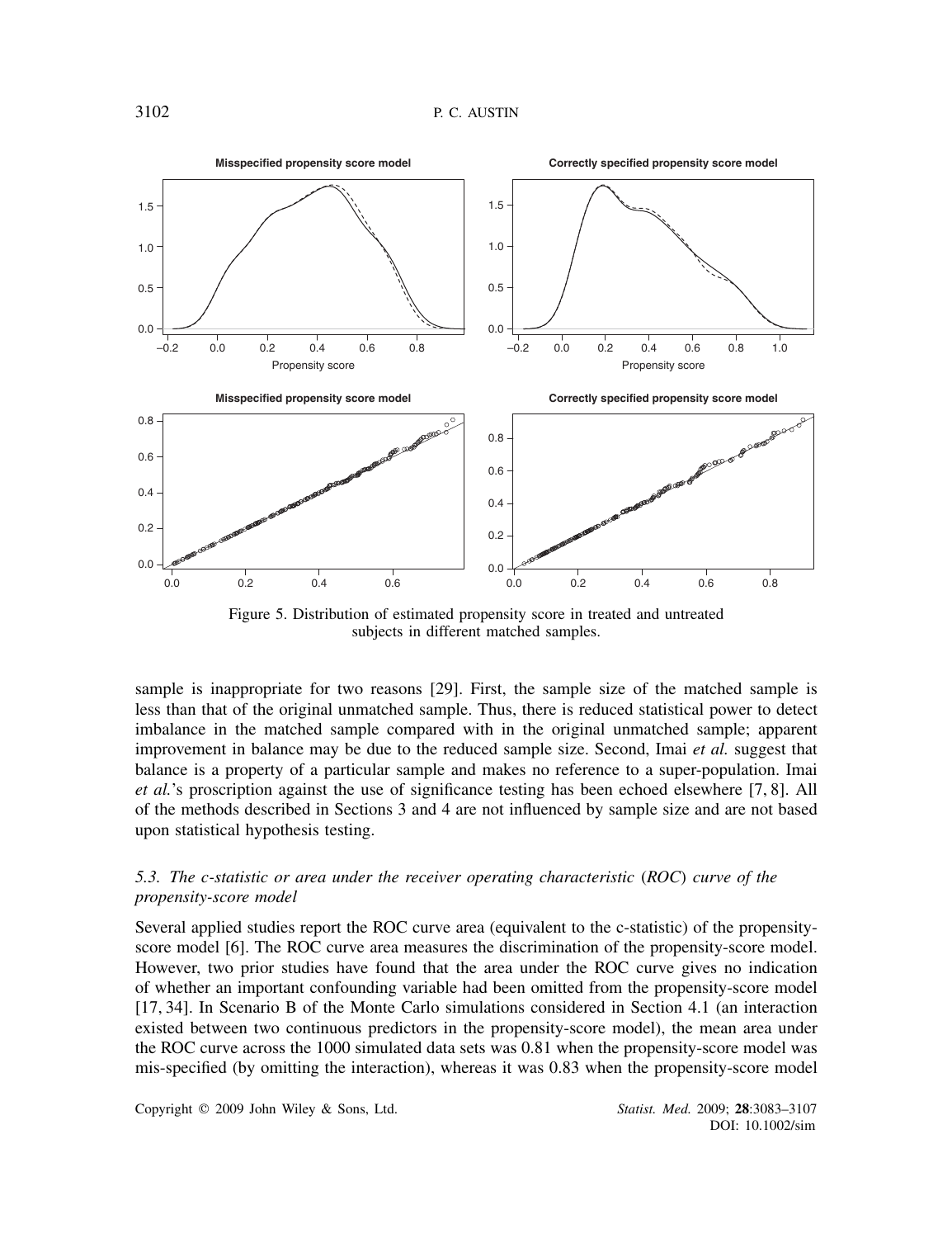was correctly specified. Similarly, in Scenario C (an interaction existed between a continuous predictor and a dichotomous predictor in the propensity-score model), the mean area under the ROC curve was 0.820 when the propensity-score model was mis-specified, whereas it was 0.826 when the propensity-score model was correctly specified. These results suggest that one cannot rely on the area under the ROC curve to indicate whether the propensity-score model has been correctly specified.

## 6. DISCUSSION

In the current paper we have described methods to assess the adequacy of the specification of the propensity-score model in the context of 1:1 matching on the propensity score. These methods are based on the propensity score being a balancing score: conditional on the propensity score, treated and untreated subjects will have similar distributions of observed baseline covariates. As suggested by others, one can assess the specification of the propensity-score model by examining whether matching on the propensity score balances baseline covariates between treated and untreated subjects [12]. The methods described in the current paper range from those based on comparing means and prevalences of single covariates between treated and untreated subjects to graphical comparisons of the distribution of continuous variables between treated and untreated subjects. The objective of these diagnostics is to determine whether the distribution of observed baseline covariates is similar between treated and untreated subjects matched on the estimated propensity score. Thus, balance diagnostics serve as a test of whether the propensity-score model has been adequately specified.

In RCTs, randomization will balance, in expectation, both measured and unmeasured covariates between the different treatment arms. Senn writes that, in a RCT, 'over all the randomizations the groups are balanced; and that for a particular randomization they are unbalanced' [35]. Thus, while randomization will, on average, balance covariates between treated and untreated subjects, it need not do so in any particular randomization. Our discussion of the sampling distribution of the standardized difference in Section 3.3 illustrates that in small RCTs, one would expect modest imbalance in some baseline covariates. In the context of RCTs, several authors have advocated that regression analysis be used to obtain estimates of treatment effect after adjusting for potential imbalance in prognostically important baseline covariates [35–38].

Regression analysis can be used within the propensity-score matched sample to adjust for residual imbalance in observed baseline covariates. However, there are limitations to this approach. An unadjusted estimate is a marginal (or population-average) measure of treatment effect, while the adjusted estimate is a conditional (or adjusted) estimate of treatment effect. When the outcome is continuous and a linear treatment effect is used, then the marginal and conditional treatment effects coincide [39]. However, when the outcome is binary or time-to-event in nature, then marginal and conditional treatment effects do not coincide for non-null treatment effects [39]. Reviews of the use of propensity-score methods in the medical literature have found that they are most frequently used to estimate the effect of treatment on binary or time-to-event outcomes, and are rarely used for continuous outcomes [6]. Similarly, in published RCTs in the medical literature, binary and time-to-event outcomes are more common than are continuous outcomes [40]. In the context of binary outcomes, the use of an adjusted analysis would most frequently be accomplished using a logistic regression, with the odds ratio being used as the measure of treatment effect. The odds ratio has been criticized by several clinical commentators who have suggested that the absolute risk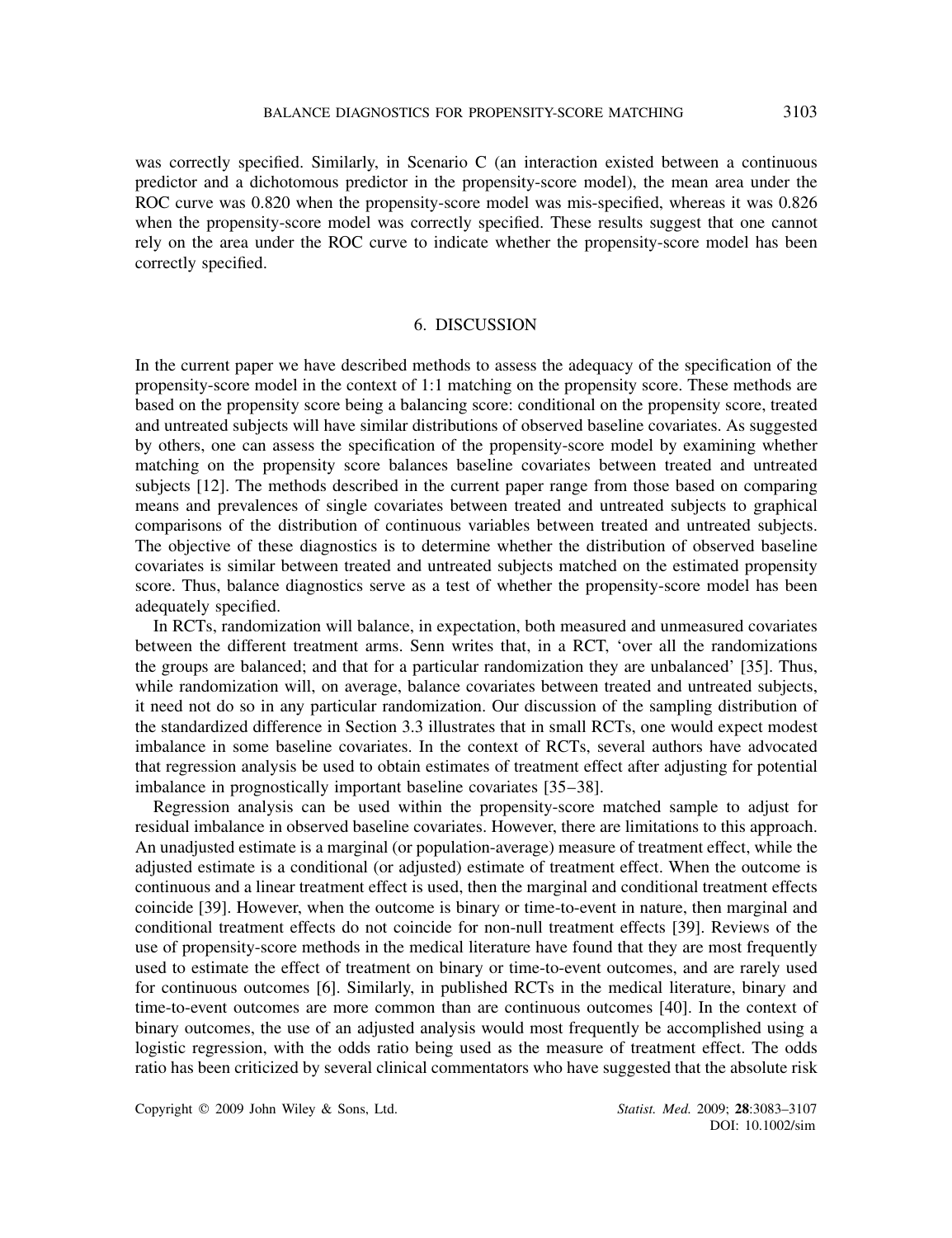reduction (and the associated number needed to treat) as well as the relative risk are more relevant for clinical decision making than is the odds ratio [41–46]. Both the absolute risk reduction and the relative risk can be computed directly in the propensity-score matched sample. Thus, while the use of regression adjustment can remove the effects of residual imbalance in baseline covariates, its usefulness is tempered by the introduction of the odds ratio as the measure of treatment effect. However, when the outcome is continuous, and the treatment effect is linear, then the use of regression adjustment within the propensity-score matched sample may be particularly useful.

In propensity-score matching there are two competing issues at play. First, even if the true propensity score were known, matching on the propensity score would only in expectation produce balance between treated and untreated subjects in the matched sample. However, a particular matched sample may be subject to imbalance, just as a particular RCT may be subject to imbalance. Our examination of the sampling distribution of the standardized difference in Section 3.3 illustrates that even if the propensity-score model is correctly specified, one can still observe modest standardized differences for baseline covariates. Second, in practice the true propensity score is not known. Thus, residual systematic differences between treated and untreated subjects may be reduced by improving the specification of the propensity-score model. The quandary for the applied researcher is to determine to what degree observed differences between treated and untreated subjects in the matched sample represent a property of that specific sample (which would be observed even if the true propensity score were known) and to what degree observed differences are indicative of the fact that the propensity-score model has been mis-specified. We suggest that modifications of the propensity-score model be attempted with the objective of having the estimated standardized differences for observed baseline covariates lying within the 2.5th and 97.5th percentiles of the empirical sampling distribution of standardized difference in the appropriate sized sample. In small samples, despite heroic attempts to modify the propensity-score model, one may not be able to have all estimated standardized differences below some arbitrary threshold such as 0.25 (25 per cent) or 0.10 (10 per cent). However, the goal in modifying the propensity-score model should be to have the estimated standardized differences lie below the threshold that is consistent with the propensity-score model having been correctly specified. In small samples, it may be necessary to use regression adjustment to remove the effect of residual imbalance of measured confounders.

In addressing the question of observed differences in baseline covariates between groups in the matched sample, both Ho *et al.* and Imai *et al.* suggest that imbalance should be minimized without limit [12, 29]. A difficulty with this approach is highlighted in the previous paragraph: even if the true propensity score were known, it is likely that a certain degree of residual imbalance would be observed. In Section 3 we described methods to determine the empirical sampling distribution of the standardized difference under the assumption that the propensity-score model had been correctly specified. For modest sample sizes, one could expect standardized differences that exceed 0.20 (20 per cent) even when the propensity-score model was correctly specified. The only way to eliminate all imbalance is by matching on all covariates. However, when the number of covariates is large, this is likely to either not be feasible or to result in a dramatically reduced sample size. It is to address this limitation of matching that propensity-score methods were developed.

In our empirical study of different methods for assessing balance, we observed that when we relied on visual comparison of means and proportions, and quantified differences between groups in the matched sample using standardized differences, we came to the conclusion that treated and untreated subjects in the matched sample were similar, with only negligible differences (standardized difference  $\leq 0.030$ ). However, when we compared ratios of the variances of continuous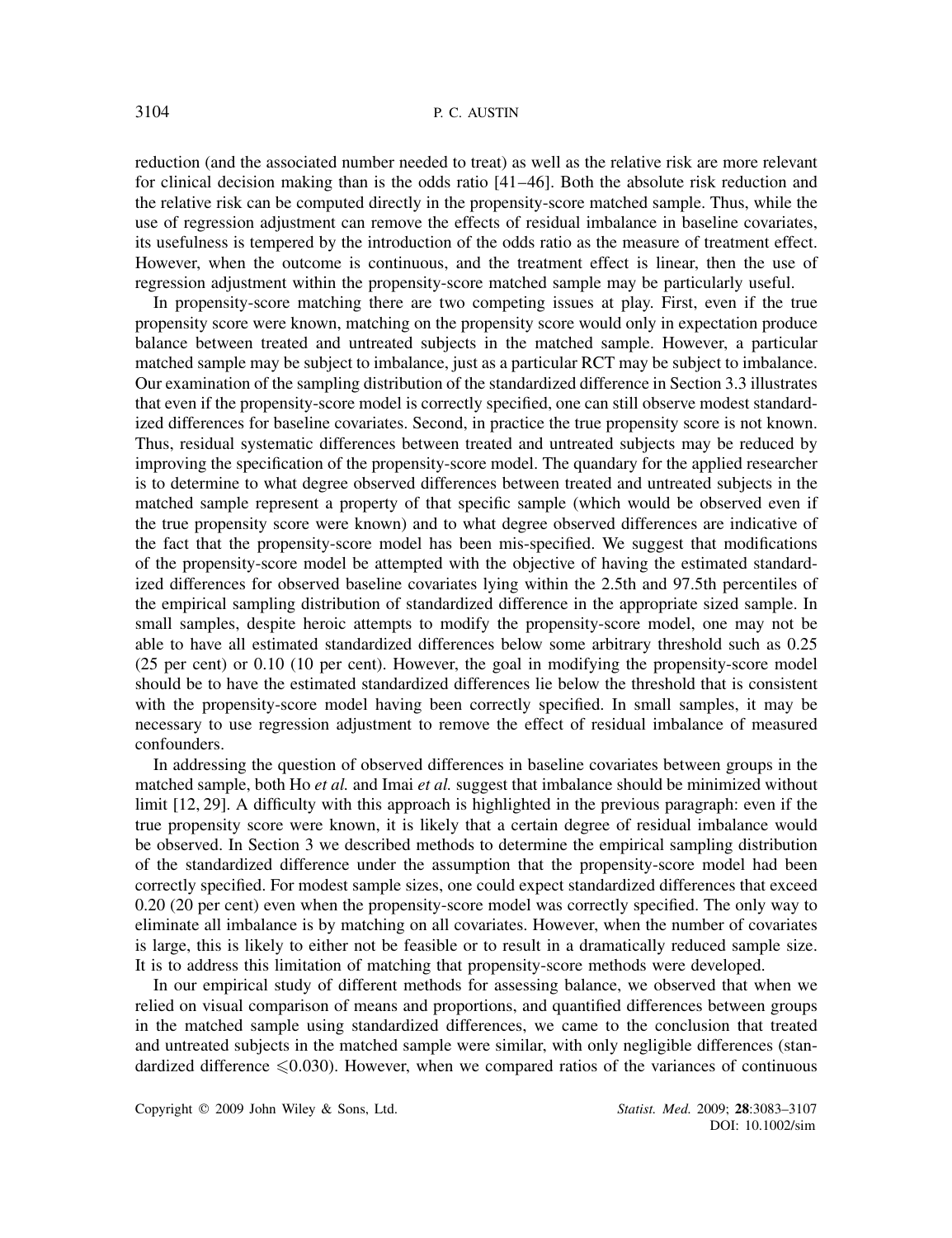variables between treated and untreated subjects, it was evident that the variance of the distribution of some covariates differed between treated and untreated subjects in the matched sample. Similarly, when we used graphical displays to compare distributions, we observed that the distribution of age differed to a minor degree between the two groups. In particular, differences were most evident in the upper half of the distribution. These differences were masked when only means were compared. These observations suggest that one should consider a range of diagnostics when comparing balance in observed baseline covariates between groups in the matched sample.

We now summarize our recommendations for the use of balance diagnostics in propensity-score matched samples. First, descriptive statistics should always be reported comparing the means of continuous covariates and the frequency distribution of categorical variables between treated and untreated subjects in the matched sample. These are most easily communicated in a table comparing baseline characteristics between treated and untreated subjects in the matched sample. Second, standardized differences should also be reported comparing the means and prevalences of continuous and dichotomous variables between treated and untreated subjects in the matched sample. Third, variances of continuous variables should be compared between treatment groups in the matched sample. Alternatively, one can use standardized differences to compare the means of squared terms of these variables (this is equivalent to comparing second order moments of that variable). For both approaches, one can determine the range of variance ratios or standardized differences that are consistent with the propensity-score model having been adequately specified. The use of five-number summaries may serve as a rough guide for assessing imbalance in baseline covariates; however, its use is limited by difficulty in assessing the amount of variation that one would expect if the propensity-score model were correctly specified. Fourth, the means of two-way interactions between baseline covariates can be compared between treated and untreated subjects. Fifth, the use of quantile–quantile plots of selected, prognostically important covariates can provide further evidence of whether the propensity-score model has been correctly specified. This approach can be seen as a complement to comparisons of variances or second order moments. Sixth, methods based on comparing the distribution of the estimated propensity score between treatment groups are of limited use and provide little information as to whether the propensity score has been correctly specified. The diagnostics described in the current paper have been proposed for assessing whether the propensity-score model has been adequately specified in the context of 1:1 matching on the propensity score. Many of these methods may be modified to the context of many-to-one matching on the propensity score by the inclusion of sample weights, as described elsewhere [47].

In summary, we have described diagnostics for assessing whether the propensity-score model has been adequately specified when using propensity-score matching. Implementing multiple complementary methods for assessing balance allows researchers to better determine whether the propensity-score model has been adequately specified, and thus determine the degree to which matching on the estimated propensity score has reduced or eliminated systematic differences between treated and untreated subjects.

## ACKNOWLEDGEMENTS

The Institute for Clinical Evaluative Sciences (ICES) is supported in part by a grant from the Ontario Ministry of Health and Long Term Care. The opinions, results and conclusions are those of the authors and no endorsement by the Ministry of Health and Long-Term Care or by the Institute for Clinical Evaluative Sciences is intended or should be inferred. This research was supported by an operating grant from the Canadian Institutes of Health Research (CIHR) (MOP 86508). The EFFECT data used in the study were

Copyright q 2009 John Wiley & Sons, Ltd. *Statist. Med.* 2009; **28**:3083–3107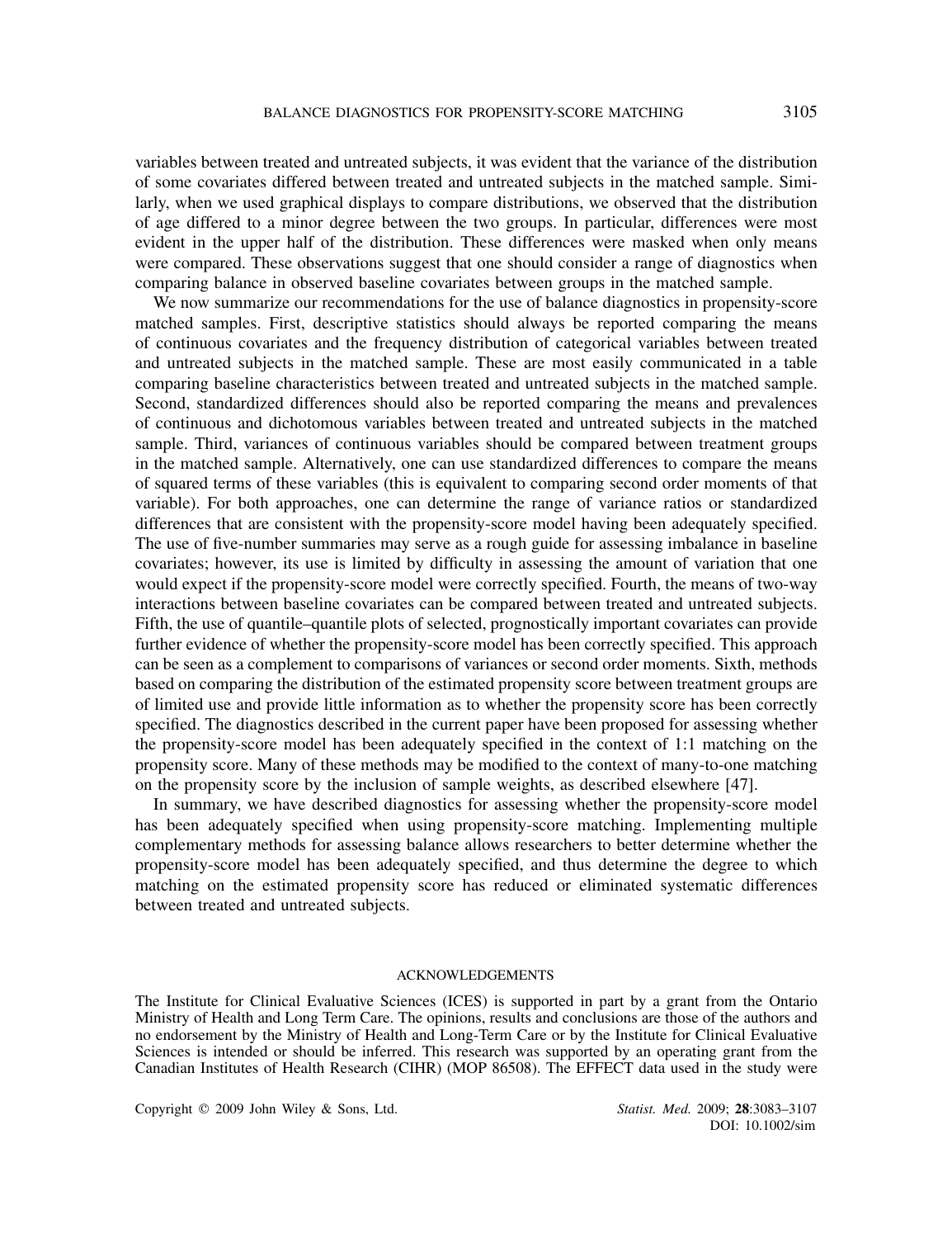funded by a CIHR Team Grant in Cardiovascular Outcomes Research. Dr Austin is supported in part by a Career Investigator award from the Heart and Stroke Foundation of Ontario.

#### **REFERENCES**

- 1. Rosenbaum PR, Rubin DB. The central role of the propensity score in observational studies for causal effects. *Biometrika* 1983; **70**:41–55.
- 2. Rosenbaum PR, Rubin DB. Reducing bias in observational studies using subclassification on the propensity score. *Journal of the American Statistical Association* 1984; **79**:516–524.
- 3. Austin PC, Mamdani MM. A comparison of propensity score methods: a case-study estimating the effectiveness of post-AMI statin use. *Statistics in Medicine* 2006; **25**:2084–2106.
- 4. Weitzen S, Lapane KL, Toledano AY, Hume AL, Mor V. Principles for modeling propensity scores in medical research: a systematic literature review. *Pharmacoepidemiology and Drug Safety* 2004; **13**:841–853.
- 5. Shah BR, Laupacis A, Hux JE, Austin PC. Propensity score methods give similar results to traditional regression modeling in observational studies: a systematic review. *Journal of Clinical Epidemiology* 2005; **58**:550–559.
- 6. Sturmer T, Joshi M, Glynn RJ, Avorn J, Rothman KJ, Schneeweiss S. A review of the application of propensity ¨ score methods yielded increasing use, advantages in specific settings, but not substantially different estimates compared with conventional multivariable methods. *Journal of Clinical Epidemiology* 2006; **59**:437–447.
- 7. Austin PC. A critical appraisal of propensity score matching in the medical literature from 1996 to 2003. *Statistics in Medicine* 2008; **27**:2037–2049.
- 8. Austin PC. Propensity-score matching in the cardiovascular surgery literature from 2004 to 2006: a systematic review and suggestions for improvement. *Journal of Thoracic and Cardiovascular Surgery* 2007; **134**:1128–1135.
- 9. Austin PC. A report card on propensity-score matching in the cardiology literature from 2004 to 2006: results of a systematic review. *Circulation*: *Cardiovascular Quality and Outcomes* 2008; **1**:62–67.
- 10. Rubin DB. Using propensity scores to help design observational studies: application to the tobacco litigation. *Health Services and Outcomes Research Methodology* 2001; **2**:169–188.
- 11. Rubin DB. On principles for modeling propensity scores in medical research. *Pharmacoepidemiology and Drug Safety* 2004; **13**:855–857.
- 12. Ho DE, Imai K, King G, Stuart EA. Matching as nonparametric preprocessing for reducing model dependence in parametric causal inference. *Political Analysis* 2007; **15**:199–236.
- 13. Austin PC, Mamdani MM, Juurlink DN, Alter DA, Tu JV. Missed opportunities in the secondary prevention of myocardial infarction: an assessment of the effects of statin underprescribing on mortality. *American Heart Journal* 2006; **151**:969–975.
- 14. Austin PC, Tu JV. Comparing clinical data with administrative data for producing AMI report cards. *Journal of the Royal Statistical Society—Series A (Statistics in Society)* 2006; **169**:115–126.
- 15. Austin PC. A comparison of classification and regression trees, logistic regression, generalized additive models, and multivariate adaptive regression splines for predicting AMI mortality. *Statistics in Medicine* 2007; **26**:2937–2957.
- 16. Tu JV, Donovan LR, Lee DS, Austin PC, Ko DT, Wang JT, Newman AM. *Quality of Cardiac Care in Ontario*. Institute for Clinical Evaluative Sciences: Toronto, Ontario, 2004.
- 17. Austin PC, Grootendorst P, Anderson GM. A comparison of the ability of different propensity score models to balance measured variables between treated and untreated subjects: a Monte Carlo study. *Statistics in Medicine* 2007; **26**:734–753.
- 18. Austin PC. Some methods of propensity-score matching had superior performance to others: results of an empirical investigation and Monte Carlo simulations. *Biometrical Journal* 2009; **51**:171–184.
- 19. Moher D, Schulz KF, Altman D for the CONSORT Group. The CONSORT statement: revised recommendations for improving the quality of reports of parallel-group randomized trials. *Journal of the American Medical Association* 2001; **285**:1787–1991.
- 20. Altman DG, Schulz KF, Moher D, Egger M, Davidoff F, Elbourne D, Gotzsche PC, Lang T for the CONSORT Group. The revised CONSORT statement for reporting randomized trials: explanation and elaboration. *Annals of Internal Medicine* 2001; **134**:663–694.
- 21. Flury BK, Riedwyl H. Standard distance in univariate and multivariate analysis. *The American Statistician* 1986; **40**:249–251.
- 22. Rosenbaum PR, Rubin DB. Constructing a control group using multivariate matched sampling methods that incorporate the propensity score. *The American Statistician* 1985; **39**:33–38.

Copyright q 2009 John Wiley & Sons, Ltd. *Statist. Med.* 2009; **28**:3083–3107